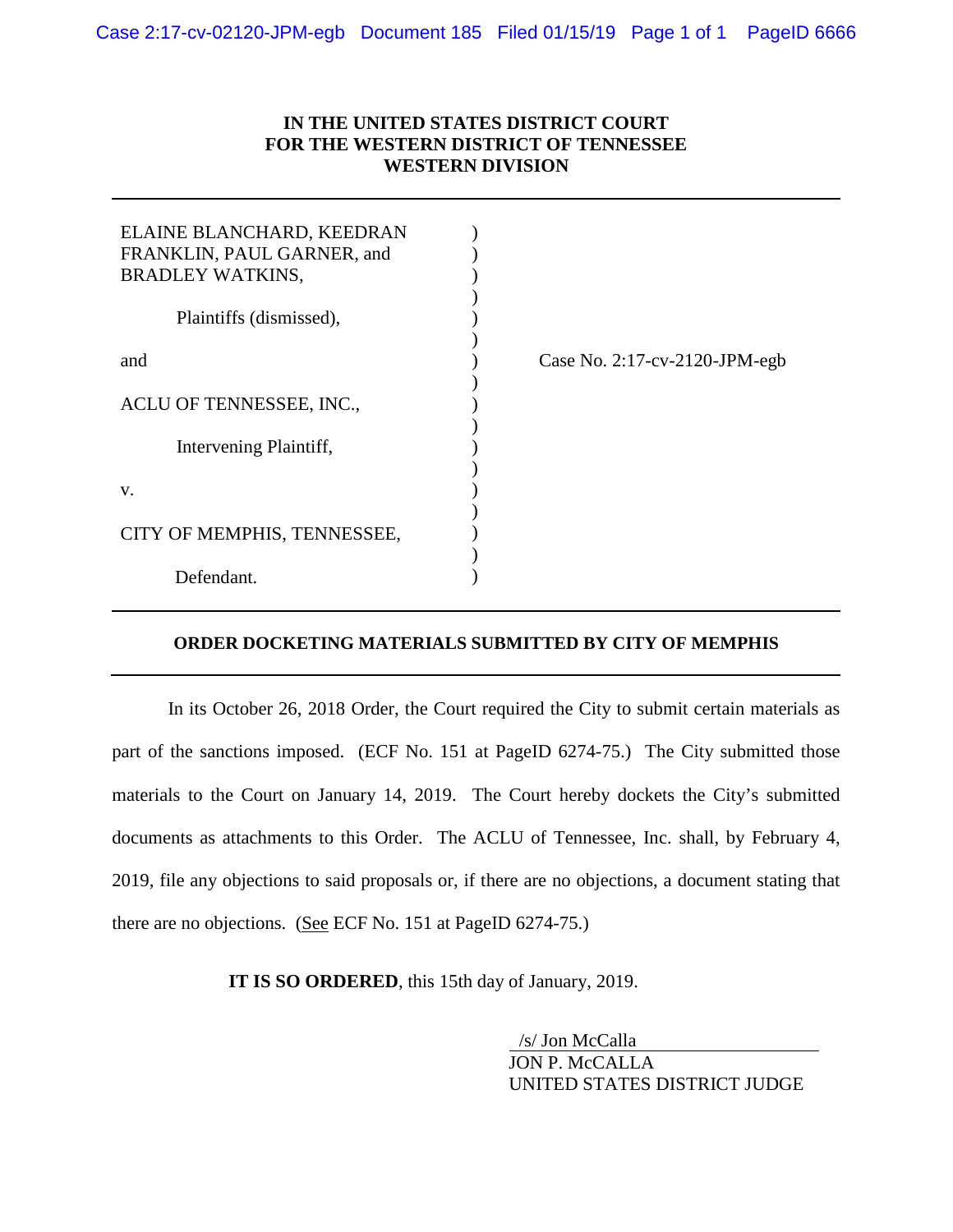#### **DR 138 POLITICAL INTELLIGENCE (REVISED)**

The Memphis Police Department and the City of Memphis shall not engage in political intelligence*.* "Political Intelligence" means the gathering, indexing, filing, maintenance, storage or dissemination of information, or any other investigative activity, relating to any person's beliefs, opinions, associations or other exercise of First Amendment rights. Political intelligence includes any investigation into the lawful exercise of First Amendment rights, even if the investigating officer does not have a partisan political motive. Political intelligence is not permissible as a goal of an investigation nor as the means to an end of an otherwise lawful investigation.

No member shall intercept, record, transcribe or otherwise interfere with any communications by means of electronic or covert surveillance for the purpose of gathering political intelligence. No member shall engage in any action or disseminate damaging, derogatory, false or anonymous information about any person which will deprive any individual of their First Amendment Rights; nor will any member encourage, cooperate with, or contract with any local, state, federal or private agency to plan or conduct any investigation involving political intelligence.

Investigations into unlawful conduct that may incidentally result in the receipt of information relating to First Amendment rights are permissible, but require approval by the Director of Police Services or his/her designee. Any member conducting or supervising such an investigation must bring the matter to the attention of the Director of Police Services, or his/her designee, for review and written authorization. If approved, the investigation shall not exceed ninety (90) calendar days. An extension may be granted in writing by the Director or his/her designee for period of up to an additional ninety (90) days.

The form to be utilized to request approval to conduct an investigation under the authority provided in this this DR, are in accordance with the Order, Judgment and Decree for Civil Case 76-449 ("*Kendrick* Consent Decree"), and the Memorandum Opinion issued by the United States District Court in Case No. 2:17-cv-02120, Doc. 151. Copies of both may be found on the Memphis Police Department Kiosk [show links here].

Except as may be otherwise provided in this DR, the fundamental principles found in The Code of Federal Regulations, 28 CFR Part 23, contain operating policies providing law enforcement professionals with guidance on the operation of criminal intelligence information systems effectively while safeguarding privacy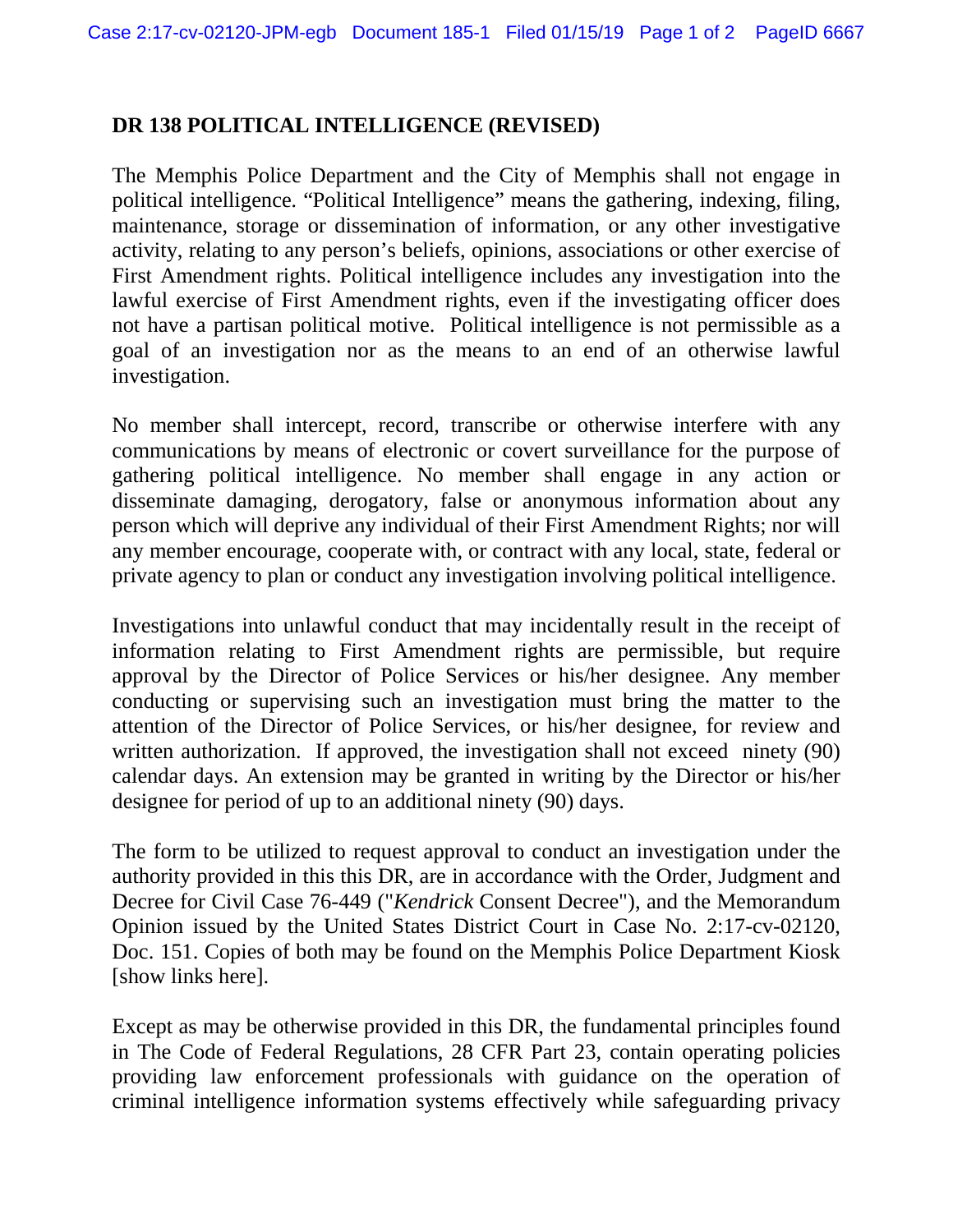and civil liberties. In the event of a conflict between the principles and provisions of 28 CFR Part 23 and this DR, as well as the provisions of the *Kendrick* Consent Decree, the provisions of the *Kendrick* Consent Decree shall govern.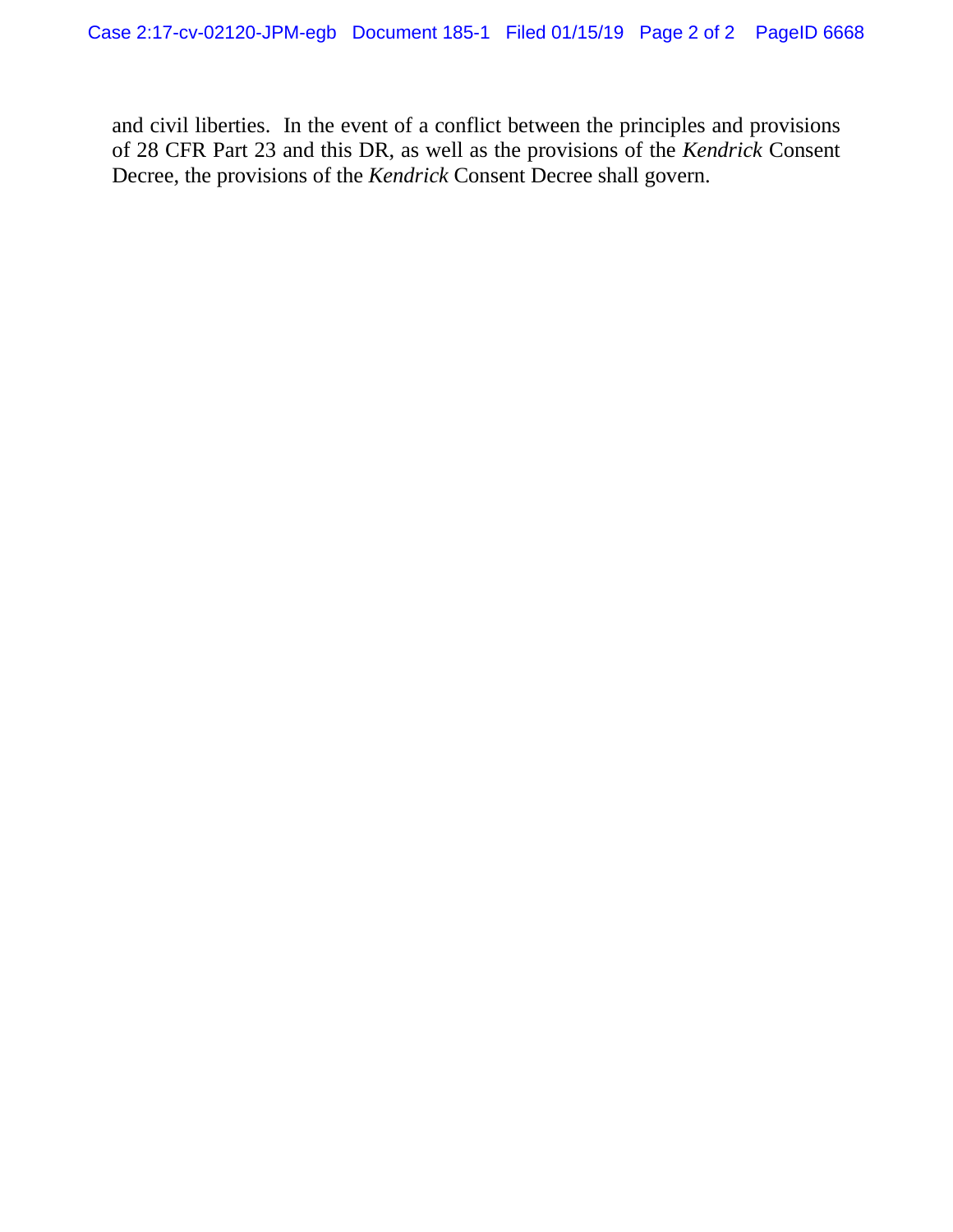#### **TRAINING PLAN**

In the Opinion and Order (ECF No. 151), the Court ordered, in part, the following:

The City shall design training for members of OHS, RTCC, and MPD's Command Staff. The new training shall define "political intelligence." The new training shall specify that "political intelligence" includes any investigation into the lawful exercise of First Amendment rights, even if the investigating officer or unit does not have a partisan political motive. The new training shall specify that political intelligence is not permissible as a goal of an investigation nor as the means to an end of an otherwise lawful investigation. The new training shall inform officers that investigations into unlawful conduct that may incidentally result in the receipt of information relating to First Amendment rights are permissible, but require approval as set out in Consent Decree § G. No officer may be assigned to RTCC or OHS, or be promoted to the Command Staff without receiving this training. The City shall submit a training plan to the Court no later than January 14, 2019 for review and approval.

Pursuant to the Order, the City submits the following training plan for the Court's review and approval.

- The City has drafted training materials for members of OHS, RTCC, and MPD's Command Staff. This draft is attached hereto as Exhibit A. The City will provide a copy of the draft to the Court-appointed Monitor.
- Within 21 days after approval of the training materials by the Court, the City will hold training sessions for all members of OHS, RTCC, and MPD's Command Staff.
- Training will be done by the City of Memphis City Attorney's Office or Law Division and/or its designee(s).
	- o Attendance will be mandatory and tracked to ensure all members receive the training.
	- o Acknowledgement of receipt of this training shall be signed by members of OHS, RTCC, and MPD's Command Staff and placed in their personnel files.
- For future members of OHS, RTCC, and/or MPD's Command Staff, training will be included in the mandatory new hire or transfer orientation requirements.
	- o Training will be offered annually, or on an "as needed" basis for future members of OHS, RTCC, and/or MPD's Command Staff
- MPD members who are being considered for promotion to the Command Staff will have their personnel files reviewed for training completion. Those being considered for promotion to the Command Staff will be ineligible for promotion until completion of training.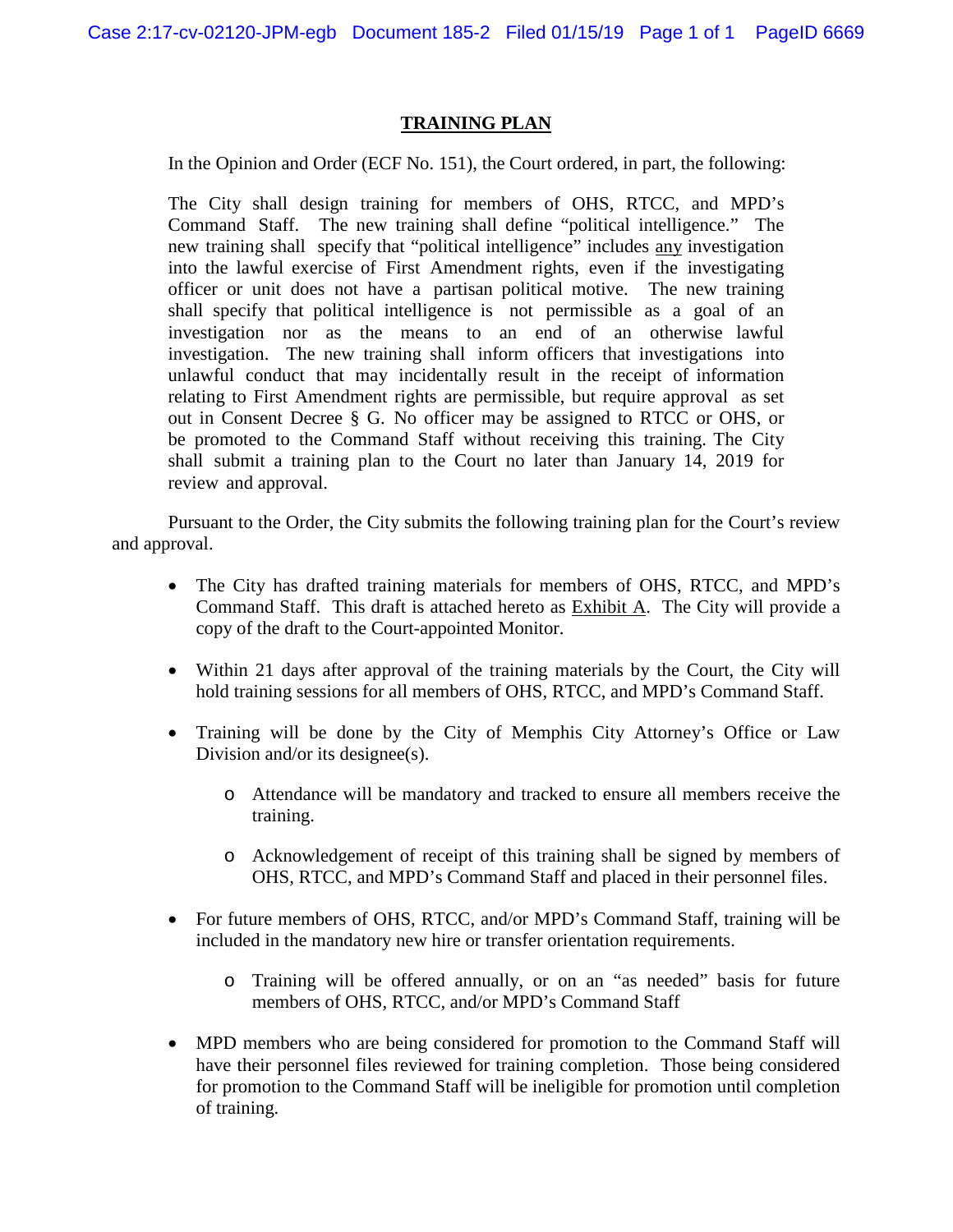

#### **MEMPHIS POLICE DEPARTMENT POLICY AND PROCEDURE**

**SERIAL: DATE: FROM: TO: SUBJECT:** Guidelines for Delegation of Authority of Director of Police Services to Authorize Investigations Which May Interfere with the Exercise of First Amendment Rights Under Section G of *Kendrick* Consent Decree

In accordance with the Order, Judgment and Decree entered in Civil Case 76-449 ("*Kendrick* Consent Decree"), the Memphis Police Department and the City of Memphis shall not engage in "political intelligence." Political intelligence includes any investigation into the lawful exercise of First Amendment rights, even if the investigating officer does not have a partisan political motive.

Investigations into unlawful conduct that may incidentally result in the receipt of information relating to First Amendment rights are permissible, but require approval by the Director of Police Services under Section G of the *Kendrick* Consent Decree.

The Director of Police Services may delegate his/her authority to authorize such authorizations as follows:

#### **Selection of Designees by Director**

The Director of Police Services may identify up to 3 designees, who shall each be at the Command staff (persons who hold rank of Major or higher) level of the MPD, who are entitled to issue the written authorization to investigate per Section G. The Director shall identify each designee in an interdepartmental communication distributed to the Command Staff, all specialized unit supervisors, and the Commander of each precinct. If a designee is replaced or if an additional designee or designees is named within the parameters of this policy, that individual[s] shall similarly be identified in an interdepartmental communication as set forth in the preceding sentence.

The designee issuing such written direction shall not be in the direct chain of command of the unit or officer requesting authorization. If each designee falls within the applicable chain of command set forth in this policy, the Director must personally authorize the written investigation.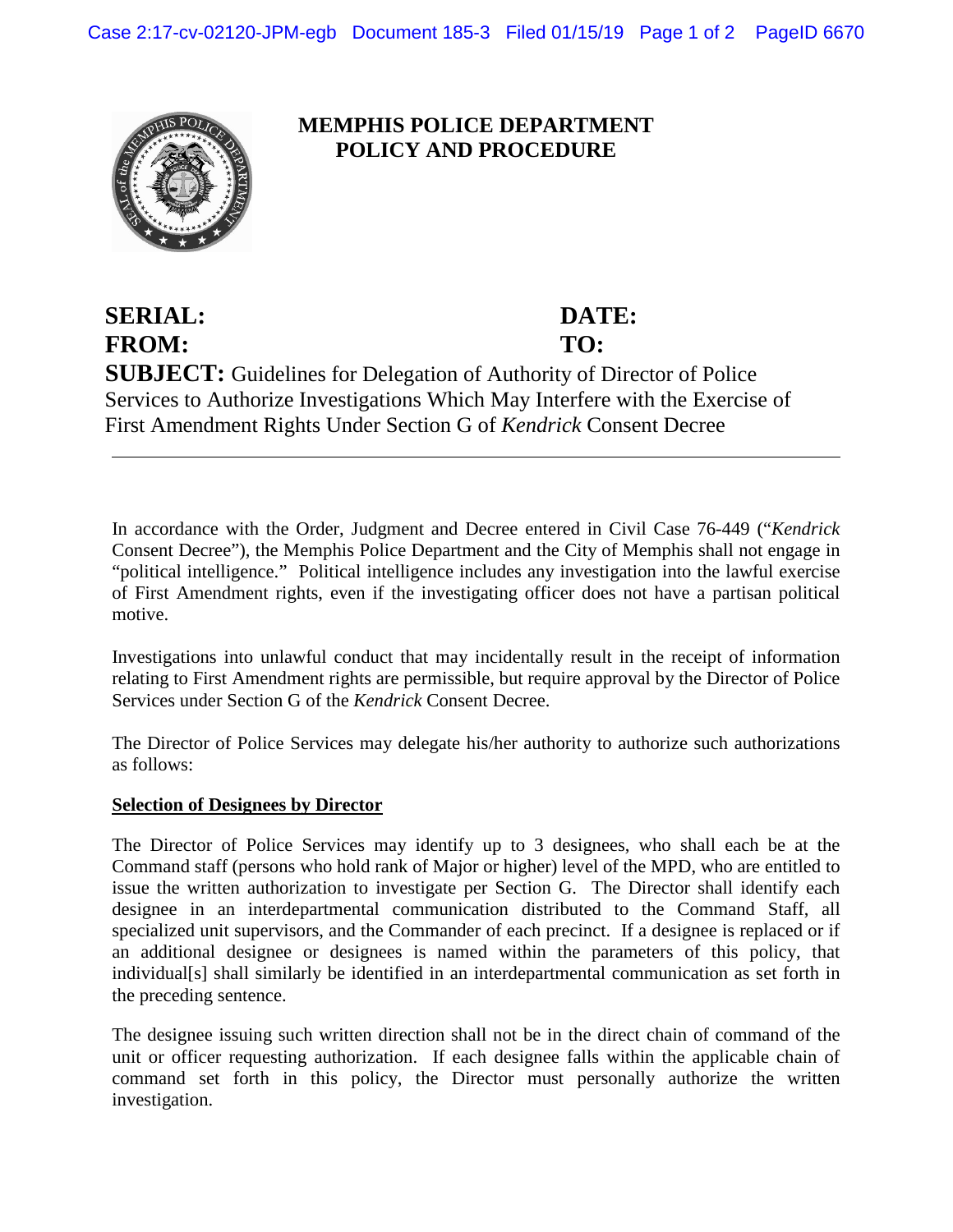Cross References:

DR 138

Policy # XXX: Authorization for Investigations Which May Interfere with the Exercise of First Amendment Rights Under Section G of *Kendrick* Consent Decree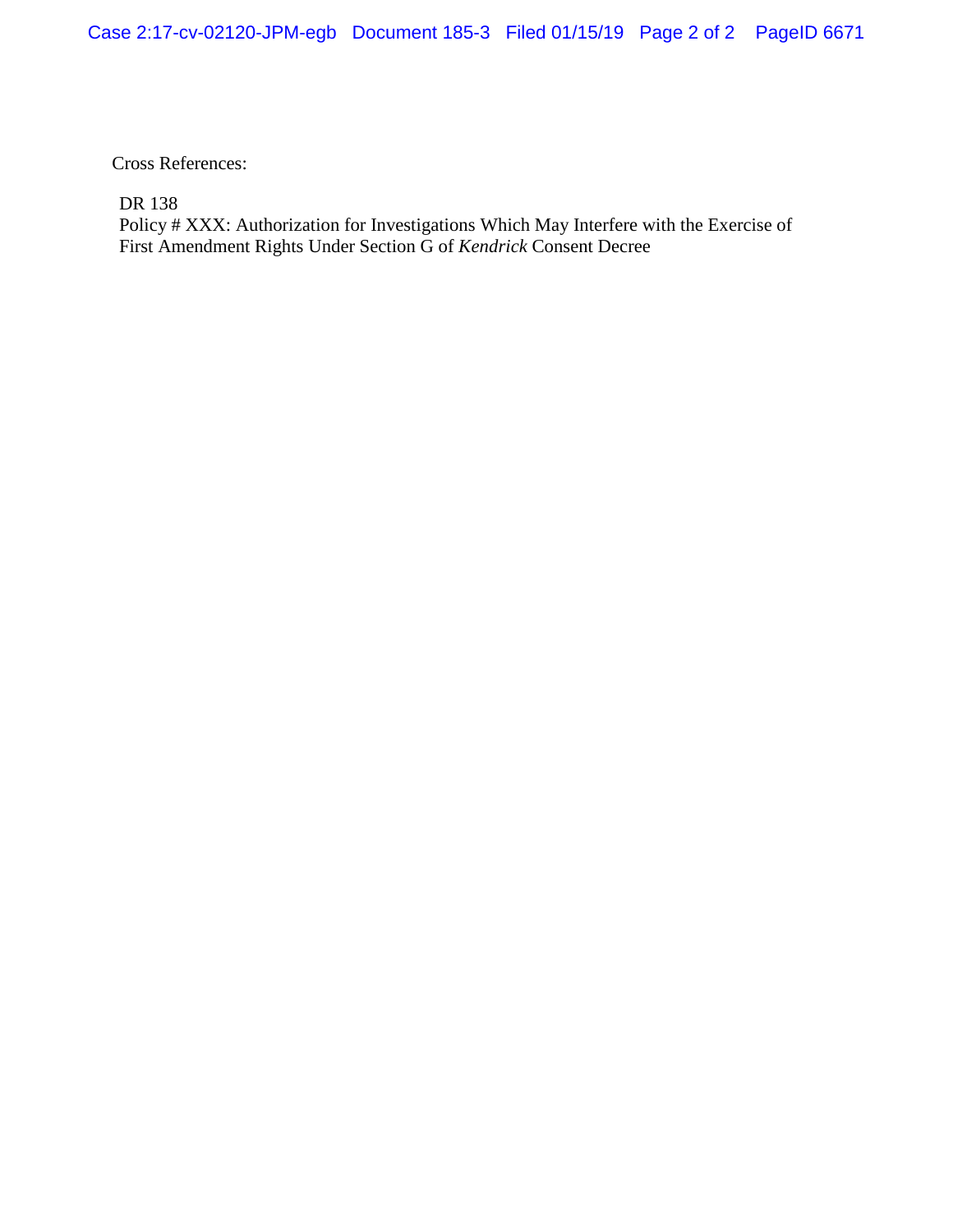

#### **MEMPHIS POLICE DEPARTMENT POLICY AND PROCEDURE**

#### **SERIAL: DATE: FROM: TO: SUBJECT:** Authorization for Investigations Which May Incidentally Result in the Collection of Information Related to the Exercise of First Amendment Rights Under Section G of *Kendrick* Consent Decree

In accordance with the Order, Judgment, and Decree entered in Civil Case 76-449 ("*Kendrick* Consent Decree"), the Memphis Police Department and the City of Memphis shall not engage in "political intelligence." Political intelligence includes any investigation into the lawful exercise of First Amendment rights, even if the investigating officer does not have a partisan political motive.

Investigations into unlawful conduct that may incidentally result in the receipt of information relating to First Amendment rights are permissible, but require approval by the Director of Police Services, or his/her Designee, under Section G of the *Kendrick* Consent Decree (available HERE).

#### **PURPOSE**

The purpose of this policy is to outline the procedure for requesting authorization to conduct an investigation into unlawful conduct which may incidentally result in the in the receipt of information relating to First Amendment rights.

#### **PROCEDURE**

The requirement to obtain written authorization is applicable to any investigation into unlawful conduct by any officer, which may incidentally result in the collection of information about the exercise of First Amendment rights.

When this becomes known to the officer, the investigation must be brought to the attention of the Director or his/her Designee.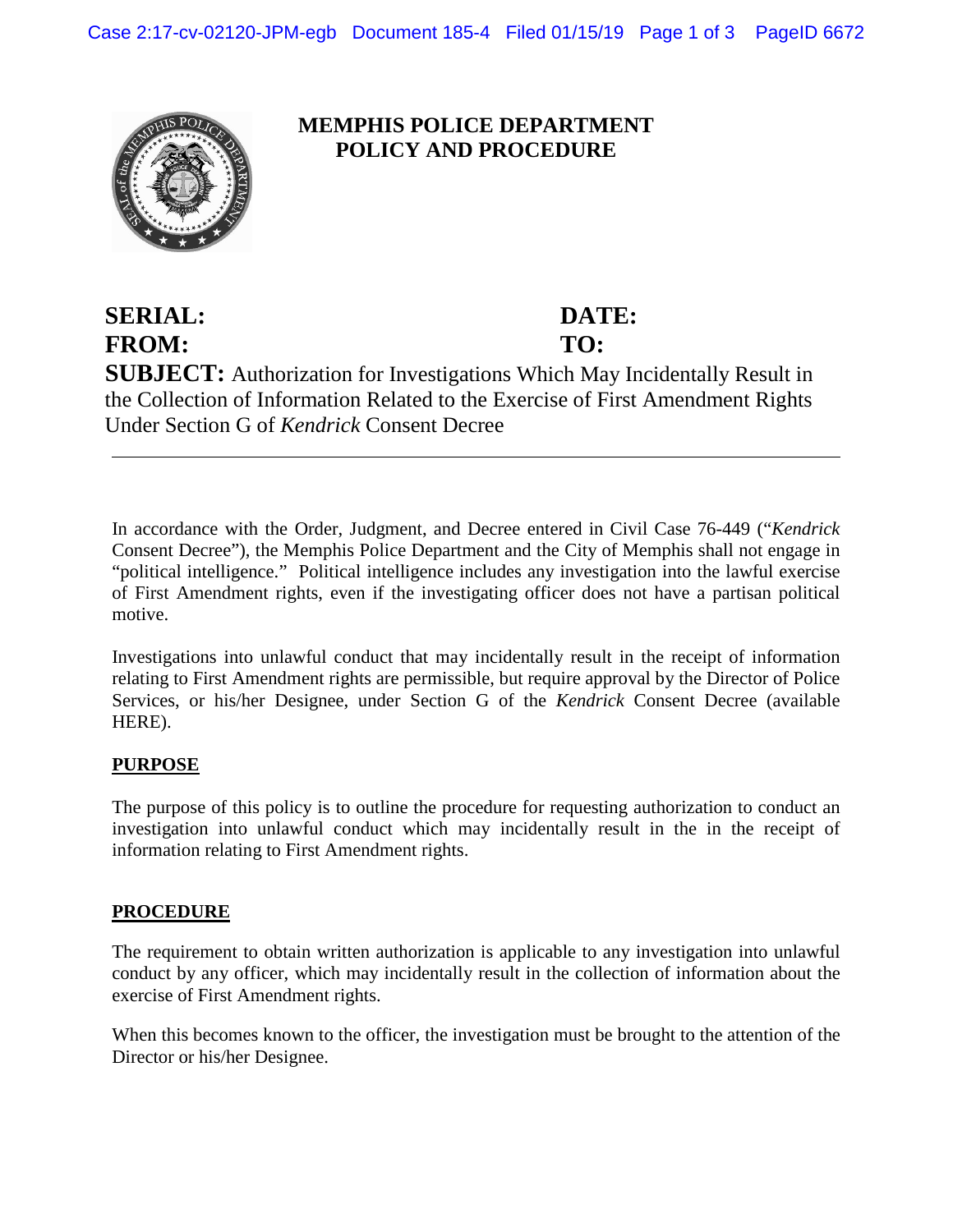For purposes of this Policy, the following activities shall not require a written authorization from the Director/designee:

- 1. Ongoing, active investigation into the planning or occurrence of a criminal act;
- 2. Criminal intelligence development (defined as information relevant to the identification of criminal activity engaged in by individuals or organizations which are reasonably suspected of involvement in criminal activity)
- 3. Investigating or monitoring organized gangs reasonably suspected of involving criminal activity;
- 4. Investigating or monitoring sex crimes, including pedophilia;
- 5. Investigating or monitoring hate crimes;
- 6. Crime analysis and reporting.

When requesting written authorization, the officer shall provide the factual basis for the investigation and the investigative techniques to be employed. The written authorization shall be substantially in the form set forth in Exhibit One to this Policy, although additional information relevant to the authorization may be included.

The Director/Director's Designee may authorize the investigation upon making the following findings:

- a. The investigation does not violate the provisions of the *Kendrick* Consent Decree;
- b. The expected collection of information about related to First Amendment activity is unavoidably necessary for the proper conduct of the investigation;
- c. Every reasonable precaution has been employed to minimize the collection of information related to First Amendment activity; and
- d. The investigation employs the least intrusive technique necessary to obtain the information.

If approved, the investigation will not exceed more than ninety (90) calendar days. An extension may be granted by the Director for an additional ninety (90) days, if necessary.

#### **DOCUMENTATION AND RETENTION**

Other than crime analysis and situational assessment reports, all information found during an authorized investigation and obtained from social media websites shall be placed within a case file, suspicious activity report, or intelligence report. At no time should MPD Personnel maintain any social media files outside of these authorized files.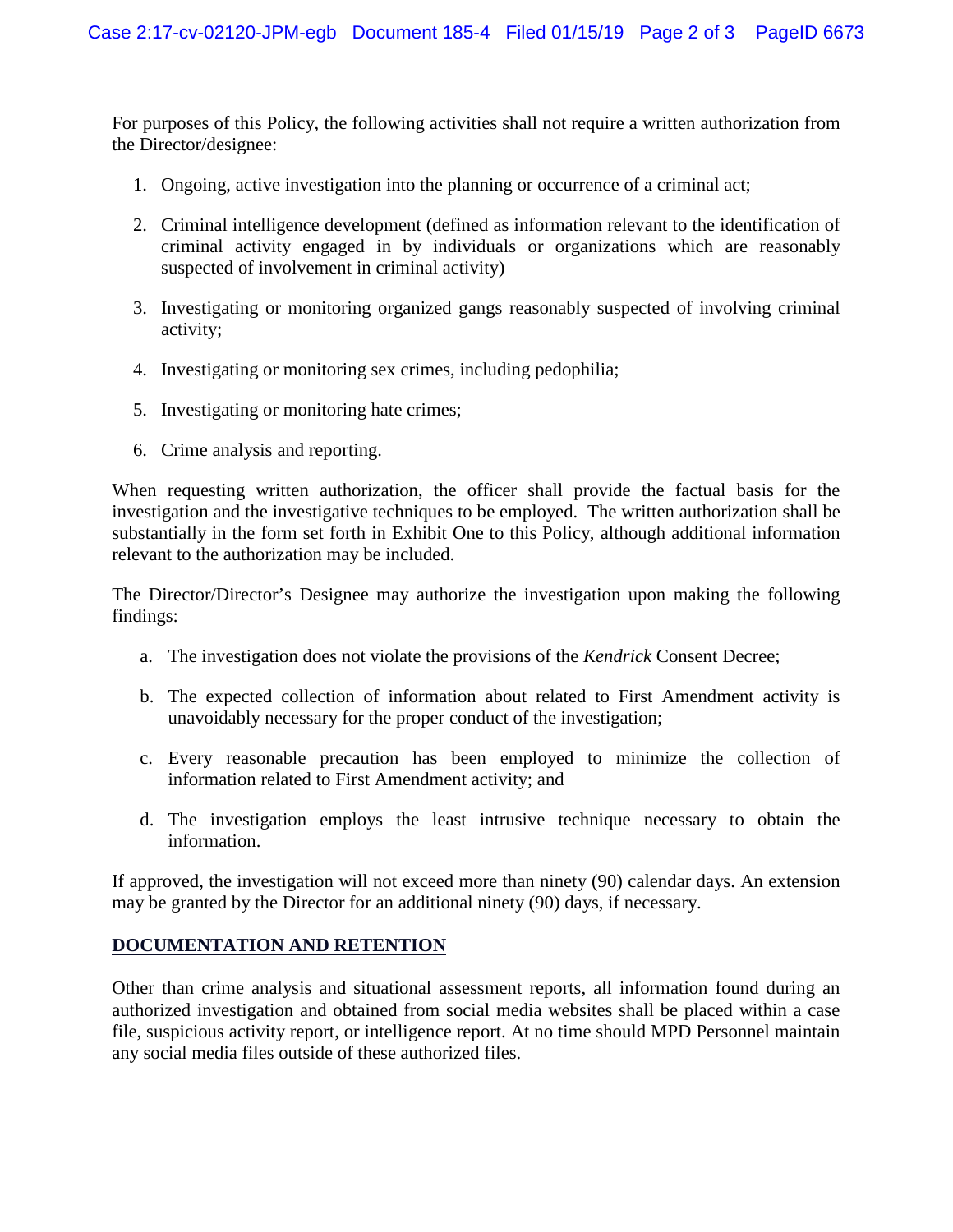At the expiration of the 90 day authorization, or the expiration of the extension (if any), all information collected during the authorized investigation will be destroyed, unless the information is identified as evidence of a crime and/or is associated with an open criminal investigation.

Information identified as evidence of a crime that is obtained in the course of an investigation authorized under this policy from a social media site will be collected and retained using screen shots, printouts of chat logs, copying uniform resource locators (URL's) for subpoena or investigatory purposes, or storing the information via secure digital means. When possible, employees will utilize investigative computer systems and software intended to record data from social media sites. This information will be stored in conjunction with a case file number.

#### **DISSEMINATION**

Information collected related to the exercise of First Amendment rights as a result of the authorized investigation may be disseminated only to the Director or his/her Designees who have been authorized to grant the investigation, unless the information will be used as evidence in a criminal indictment or proceeding, at which time the information may be disseminated to law enforcement consistent with MPD policy.

Cross References:

DR 138 *Kendrick* Consent Decree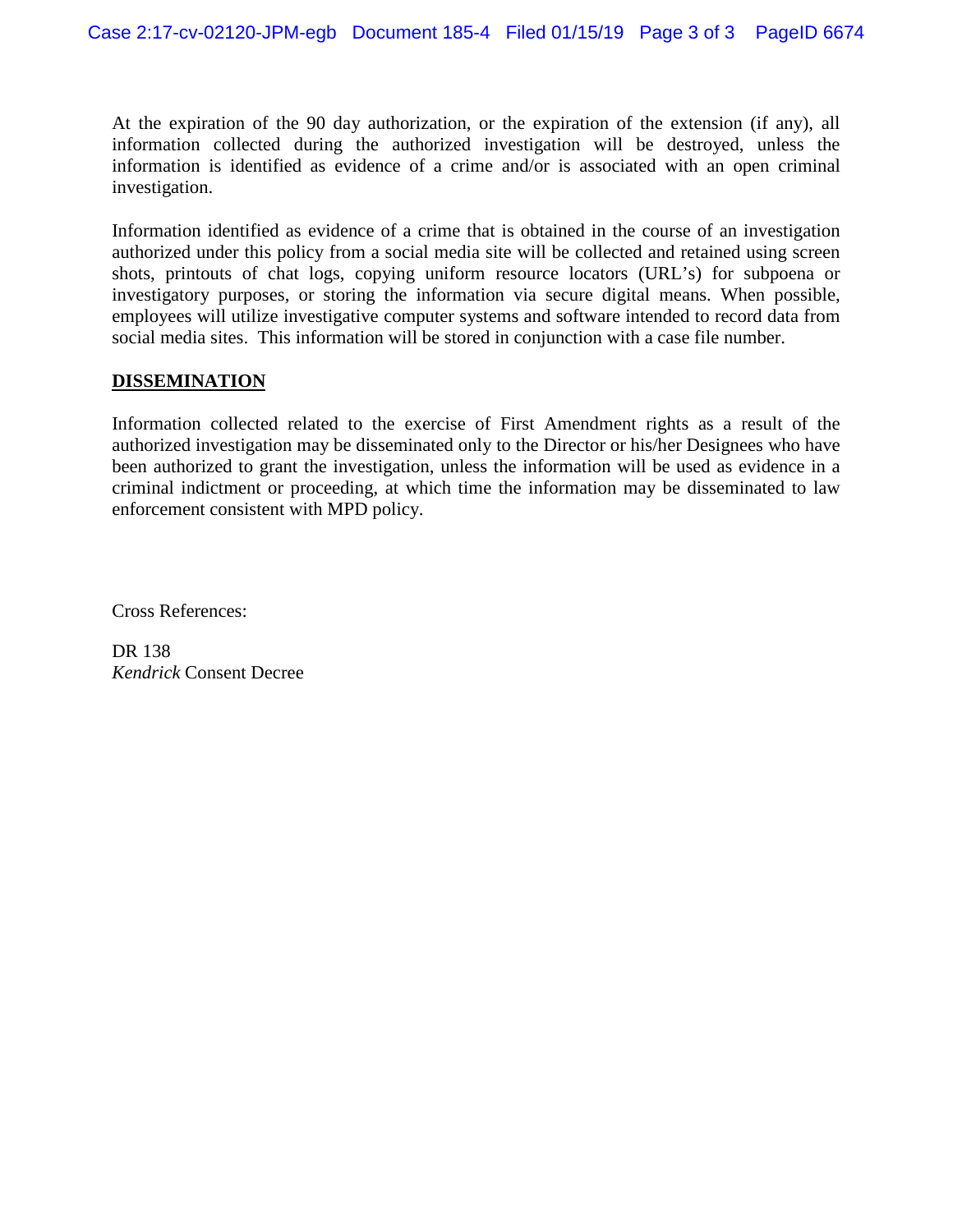#### Authorization for Investigations That May Incidentally Result in Political Intelligence Case 2:17-cv-02120-JPM-egb Document 185-5 Filed 01/15/19 Page 1 of 1 PageID 6675

In accordance with Policy # XXX any officer conducting an investigation into unlawful conduct that may incidentally result in the gathering of political intelligence (see DR 138) or information related to the exercise of First Amendment rights, requires approval by the Director of Police Services or his/her Designee. If approved, the investigation will not exceed more than ninety (90) calendar days. An extension may be granted by the Director/Director's Designee for an additional ninety (90) days if necessary.

REPORT #:

**Purpose of Investigation (include all pertinent facts)**

**Subjects of Investigation (include all Aliases and known Handles)**

| Method of Investigation: $\Box$ Social Media | $\Box$ Undercover Capacity $\Box$ Surveillance |  |
|----------------------------------------------|------------------------------------------------|--|
| $\Box$ Other (explain):                      |                                                |  |
|                                              |                                                |  |

Requesting Investigator's Signature Date: \_\_\_\_\_\_\_\_\_\_

\_\_\_\_\_\_\_\_\_\_\_\_\_\_\_\_\_\_\_\_\_\_\_\_\_\_\_\_\_\_\_\_\_\_\_\_\_

**Investigation Approval Status**

Based on the foregoing, and all information known to me, I have determined that this investigation meets the requirements of Section G of the *Kendrick* Consent Decree, and I hereby approve the investigation. This authorization will expire 90 says from the date of my signature.

> Director of Police Services or Designee Date:

**Extension**

Reason for Extension:

Approved

Extension Expires: <br>
Director of Police Services or Designee Date Director of Police Services or Designee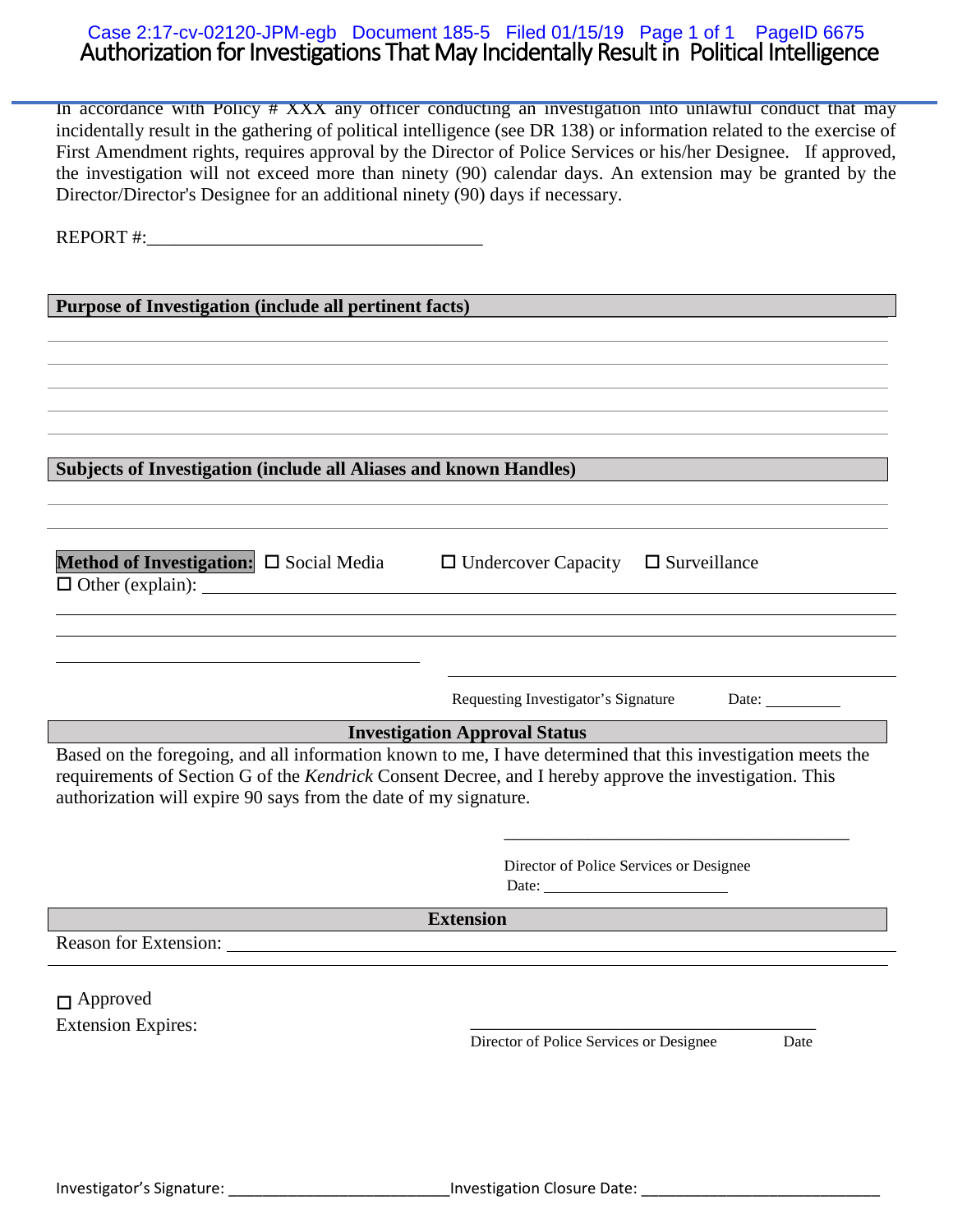

#### **SERIAL: DATE: FROM: TO: SUBJECT: UTILIZING SOCIAL MEDIA FOR INVESTIGATIONS**

#### **PURPOSE:**

To establish guidelines for the use of social media, via manual social media searches and through the use of social media collators, for all officers assigned to the Office of Homeland Security ("OHS") and Real Time Crime Center ("RTCC"), as well as any officer with access to social media collators, and in compliance with the Order, Judgment, and Decree entered in Civil Case 76-449 ("*Kendrick* Consent Decree"), and in accordance with the Memorandum Opinion issued by the United States District Court in Case No. 2:17-cv-02120, Doc. 151.

#### **SCOPE:**

This policy applies to all officers with access to social media collators, and to all officers assigned to the Office of Homeland Security ("OHS") and Real Time Crime Center ("RTCC").

#### **GENERAL:**

Social media is a tool for real time communication and has become an integral part of daily life for citizens of all ages. Its usage can be a valuable tool to aid in investigations and analysis within public safety interest areas. Similarly, in the aftermath of a crime, social media can be used to obtain information to identify suspects, victims and witnesses.

Social media, by definition, is a forum on which the expression of First Amendment rights may be expected to occur. The MPD's use of social media is governed by the *Kendrick* Consent Decree.

This policy shall outline the restrictions and uses of social media by applicable officers. This policy is intended to address social media in general, and not any one particular form of social media.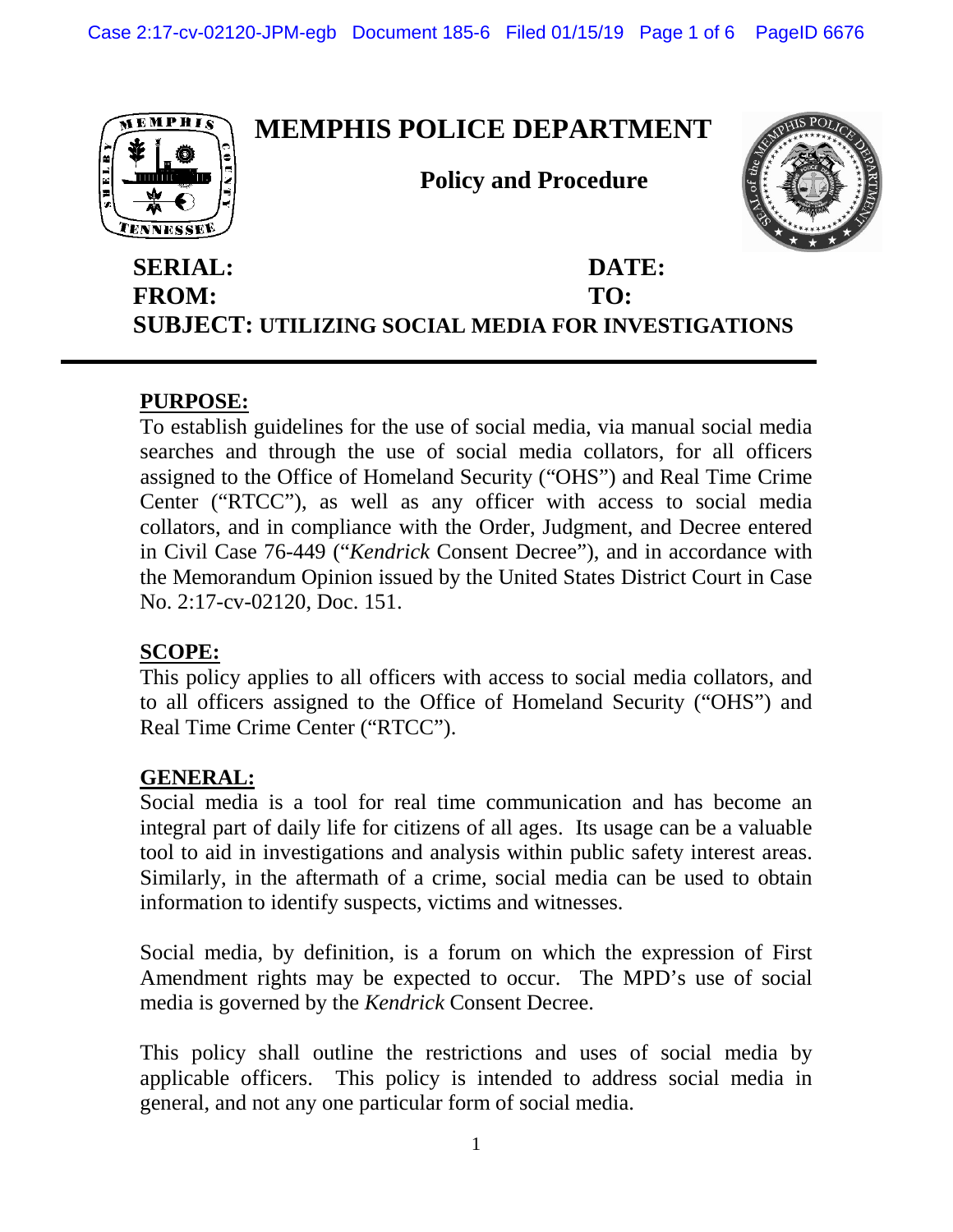#### **DEFINITIONS:**

**Criminal Intelligence Information** — Data which meets criminal intelligence collection criteria and which has been evaluated and determined to be relevant to the identification of criminal activity engaged in by individuals who or organizations which are reasonably suspected of involvement in criminal activity.

**Criminal Nexus, Criminal Predicate** — Established when behavior or circumstances are related to an individual or organization's involvement or planned involvement in criminal activity or enterprise.

**Undercover Account** — The utilization of an online alias to search or engage in interactions with a person via social media sites that may or may not be in the public domain (i.e. "friending a person on Facebook").

**Political Intelligence** – the gathering, indexing, filing, maintenance, storage or dissemination of information, or any other investigative activity, relating to any person's beliefs, opinions, associations or other exercise of First Amendment rights. Political intelligence includes any investigation into the lawful exercise of First Amendment rights, even if the investigating officer does not have a partisan political motive. Political intelligence is not permissible as a goal of an investigation nor as the means to an end of an otherwise lawful investigation.

**Public Domain** — Any Internet resource that is open and available to anyone, without use of a password, specific invitation, or other identifier.

**Reasonable Suspicion** —Information exists which establishes sufficient facts to give trained law enforcement officer or MPD employee a basis to believe that there is a reasonable possibility that an individual or organization is involved in a definable criminal activity or enterprise.

**Social Media** — A category of Internet-based resources that integrate usergenerated content and user participation.

**Social Media Collator** — A tool used to capture data and monitor social media sites by utilizing automated tools such as web crawlers and word search functions to make predictive analysis, develop trends, or collect information.

**Social Media Sites** — Sites which focus on building online communities of people who share interests and activities and/or exploring the interests and activities of others. Social media websites are further categorized by Internet-based resources that integrate user-generated content and user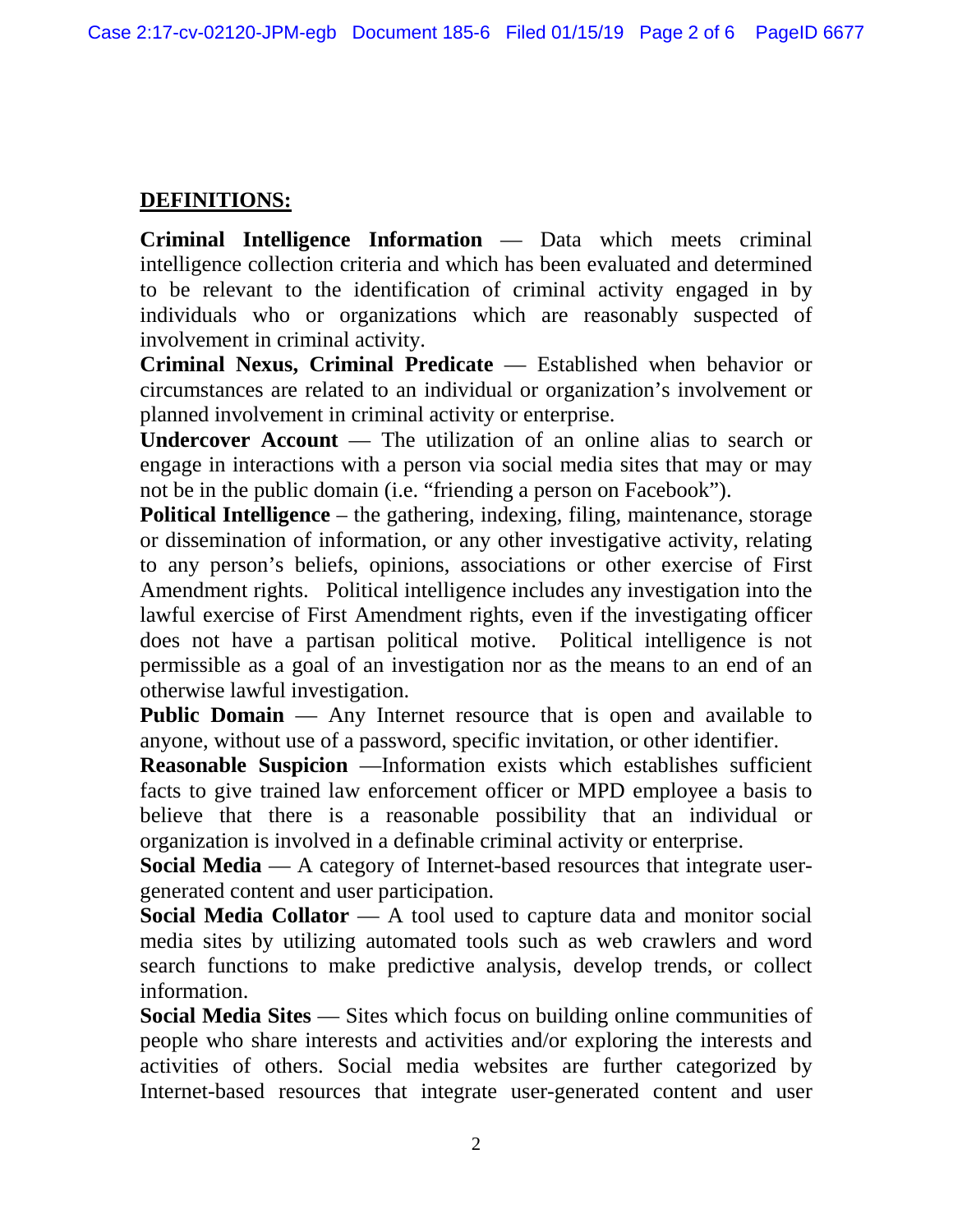participation. This includes, but is not limited to, social networking sites (Facebook), micro blogging sites (Twitter), photo-and video-sharing sites (Instagram). The absence of an explicit reference to a specific social media website does not limit the application of this policy.

**Valid Law Enforcement Purpose** — A purpose for information/intelligence gathering development, that furthers the authorized functions and activities of a law enforcement agency, which may include the prevention of crime, ensuring the safety of the public, furthering officer safety, and homeland and national security.

#### **USE OF SOCIAL MEDIA**

The collection and use of information through the use of social media shall be conducted in accordance with the *Kendrick* Consent Decree, and the Memorandum Opinion issued by the United States District Court in Case No. 2:17-cv-02120, Doc. 151, which may be found on the Memphis Police Department Kiosk [show link here], and shall further be conducted without violating constitutionally protected rights, or the requirements of 28 CFR Part 23<sup>[1](#page-12-0)</sup>, or any relevant state or local regulations.

Social media shall not be used by MPD to conduct political intelligence. Political intelligence, as defined by the *Kendrick* Consent Decree, is the gathering, indexing, filing, maintenance, storage or dissemination of information, or any other investigative activity, relating to any person's beliefs, opinions, associations or other exercise of First Amendment rights. Political intelligence includes any investigation into the lawful exercise of First Amendment rights, even if the investigating officer does not have a partisan political motive. Political intelligence is not permissible as a goal of an investigation nor as the means to an end of an otherwise lawful investigation. (See DR 138.)

All searches of social media by a MPD officer, through the use of a social media account or social media collator, shall be based on a valid law enforcement purpose, and not for the purpose of gathering information related to First Amendment rights. Absent authorization to conduct an investigation, for example, impermissible search terms might include a phrase or name of an organization that expresses political beliefs, such as

<span id="page-12-0"></span> $128$  CFR Part 23 is a federal regulation that provides guidance to law enforcement agencies on the implementation standards for operating multijurisdictional criminal intelligence systems funded under the Omnibus Crime Control and Safe Streets Act of 1968, as amended (Crime Control Act)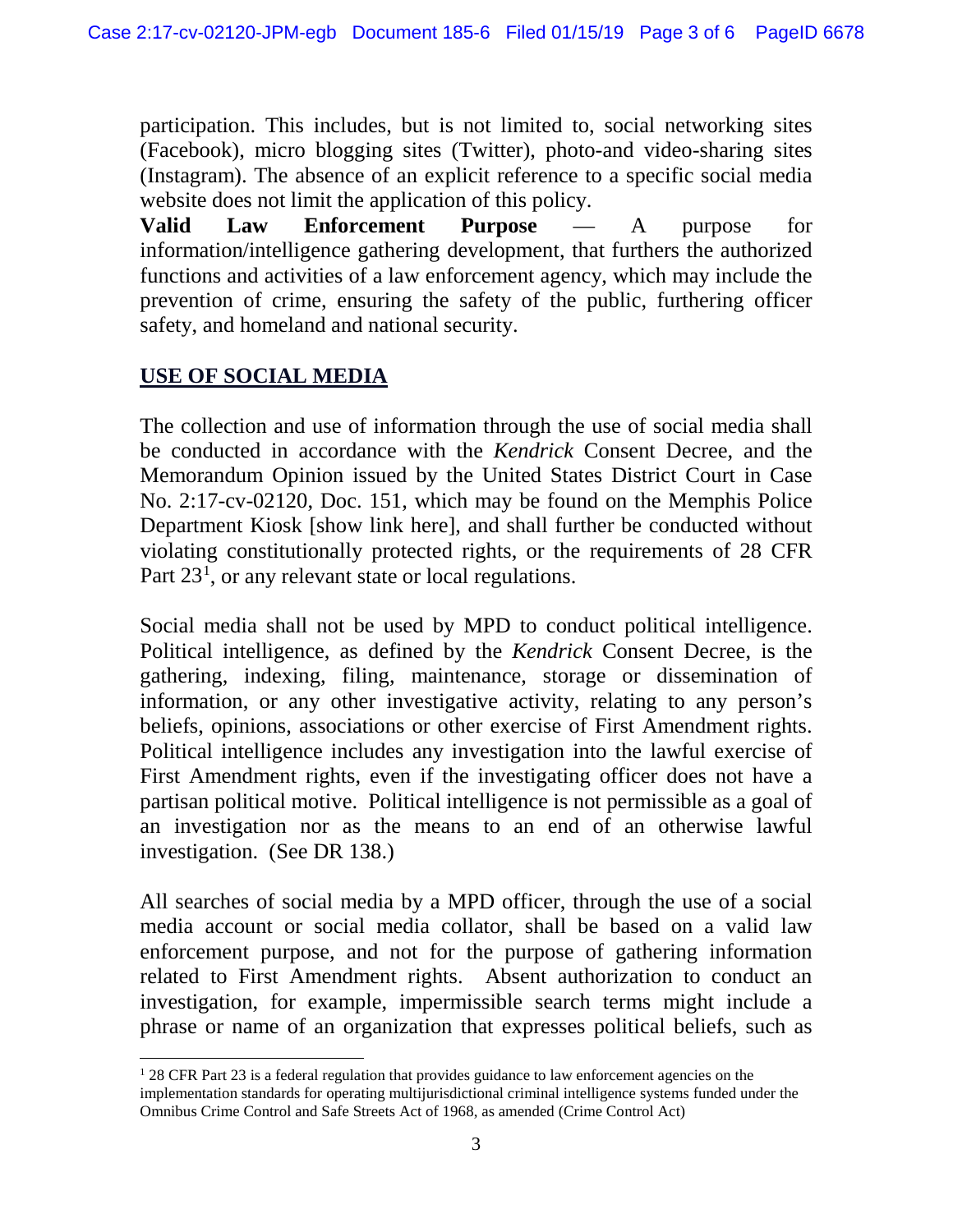"Black Lives Matter," "Occupy Wall Street" or "Sovereign Citizens." An example of permissible search terms, which in and of themselves indicate unlawful conduct not protected by the First Amendment, would be "shoot the police." A search term such as "St. Jude Marathon" is permissible because it does not involve the collection of information associated with a person's exercise of First Amendment rights.

Social Media searches are limited to sources within the public domain that are accessible without use of a password or other identifier. If an MPD officer needs to create an alias or undercover account or seeks to gain access to a "private" social media account, these actions require prior written authorization by the Director of Police Services or his/her designee. (See Policy # XXX.)

Even when a search of social media is carried out in compliance with other provisions of this Policy, there should be no interaction by the MPD officer with any individual's social media account such as through commenting, "liking," direct messaging, posting, etc. The officer should merely view the content of the social media account for data/information collection.

In the event a MPD officer encounters information on social media pertaining to an imminent threat to public safety or evidence of the planning or commission of a crime, the MPD officer shall immediately notify his/her commanding officer.

Social media searches following a homicide or critical incident or occurrence of a crime should be limited to the social media accounts of persons who have been identified as suspects, victims, and/or witnesses to a crime. Only searches of open-sources (non-private) should be used.

Only social media content directly relevant to the criminal investigation should be retained and disseminated, and it shall be placed in the case file.

Use of social media while on duty should be conducted for police business purposes only, and only in compliance with this Policy.

#### **SOCIAL MEDIA SEARCHES REQUIRING AUTHORIZATION BY DIRECTOR**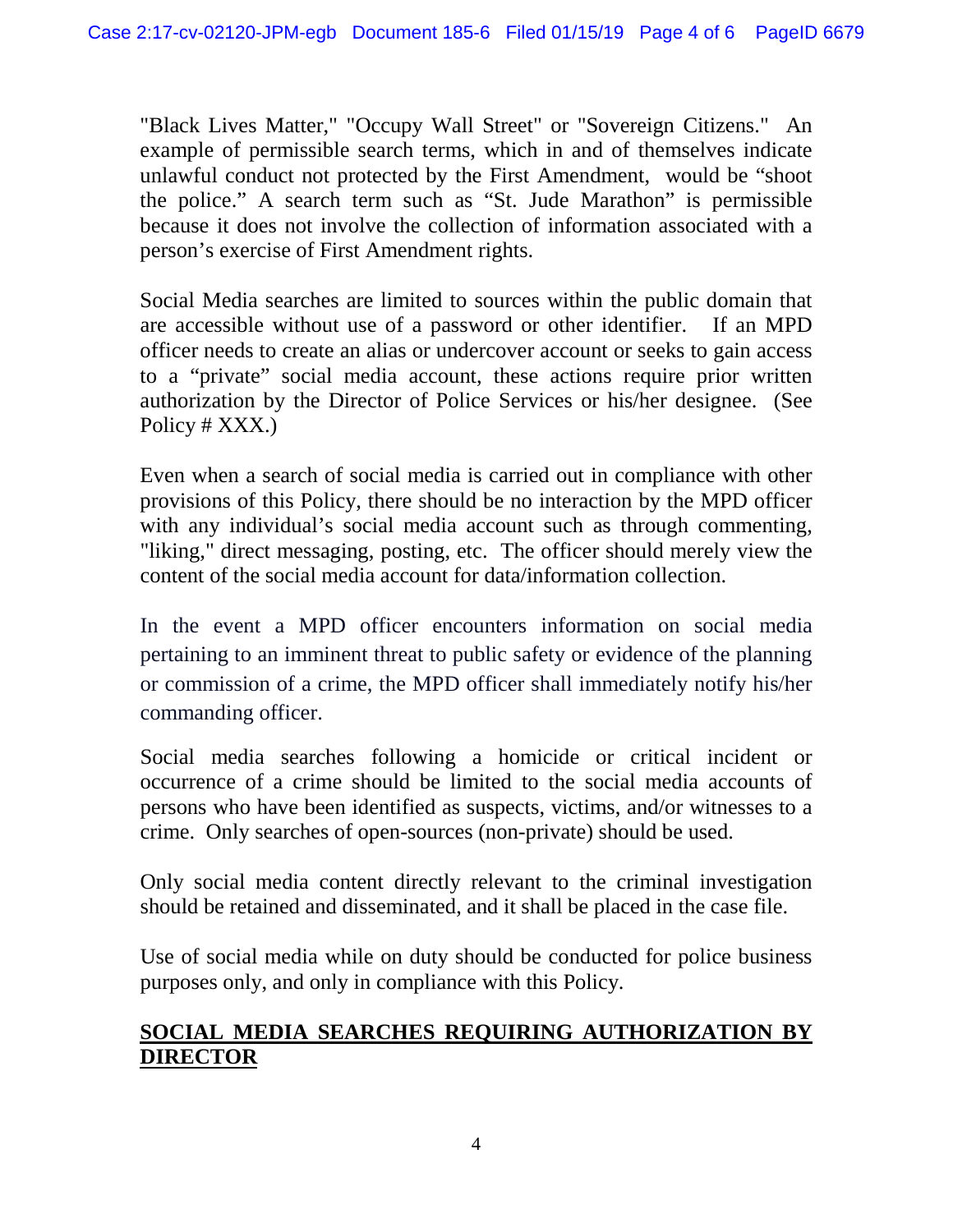In the event that a search of social media is part of an investigation into unlawful conduct which may incidentally result in the receipt of information relative to First Amendment rights, such searches require authorization by the Director of Police Services or his/her designee. (See Policy ###, HERE)

#### **DOCUMENTATION AND RETENTION**

Other than crime analysis, situational assessment reports, and evidence collected during a criminal investigation, no information obtained from social media websites shall be retained.

The search histories of each social media platform searched by an MPD officer shall be retained for a period of no less than 90 days. At the end of each 90-day period, each MPD officer who conducted a search on social media must submit a list of search terms used to search the particular social media platform related to the officer's duties and responsibilities as an officer of the MPD. These reports shall be submitted to the officer's commander. The officer's personal use of the social media platform and any searches conducted for personal reasons are not subject to this reporting requirement.

Crime analysis and situational assessment reports may be prepared for special events management, including First Amendment-protected activities. At the conclusion of the situation or First Amendment-protected event that was the catalyst for generation of a situational awareness report, and where there was no criminal activity related to the information gathered, the information obtained from social media or from a social media monitoring tool will be retained for no more than thirty (30) days.

Information from social media that does indicate a criminal nexus of unlawful conduct that is not protected by the First Amendment may be retained in an intelligence report, suspicious activity report, or case investigative file.

Information obtained from a social media site in the course of an investigation that is identified as criminal in nature will be collected and retained using screen shots, printouts of chat logs, copying uniform resource locators (URL's), and any other reasonable means for preserving the evidence for subpoena or investigatory purposes. This evidence will be stored in the same manner as other evidence of a criminal investigation.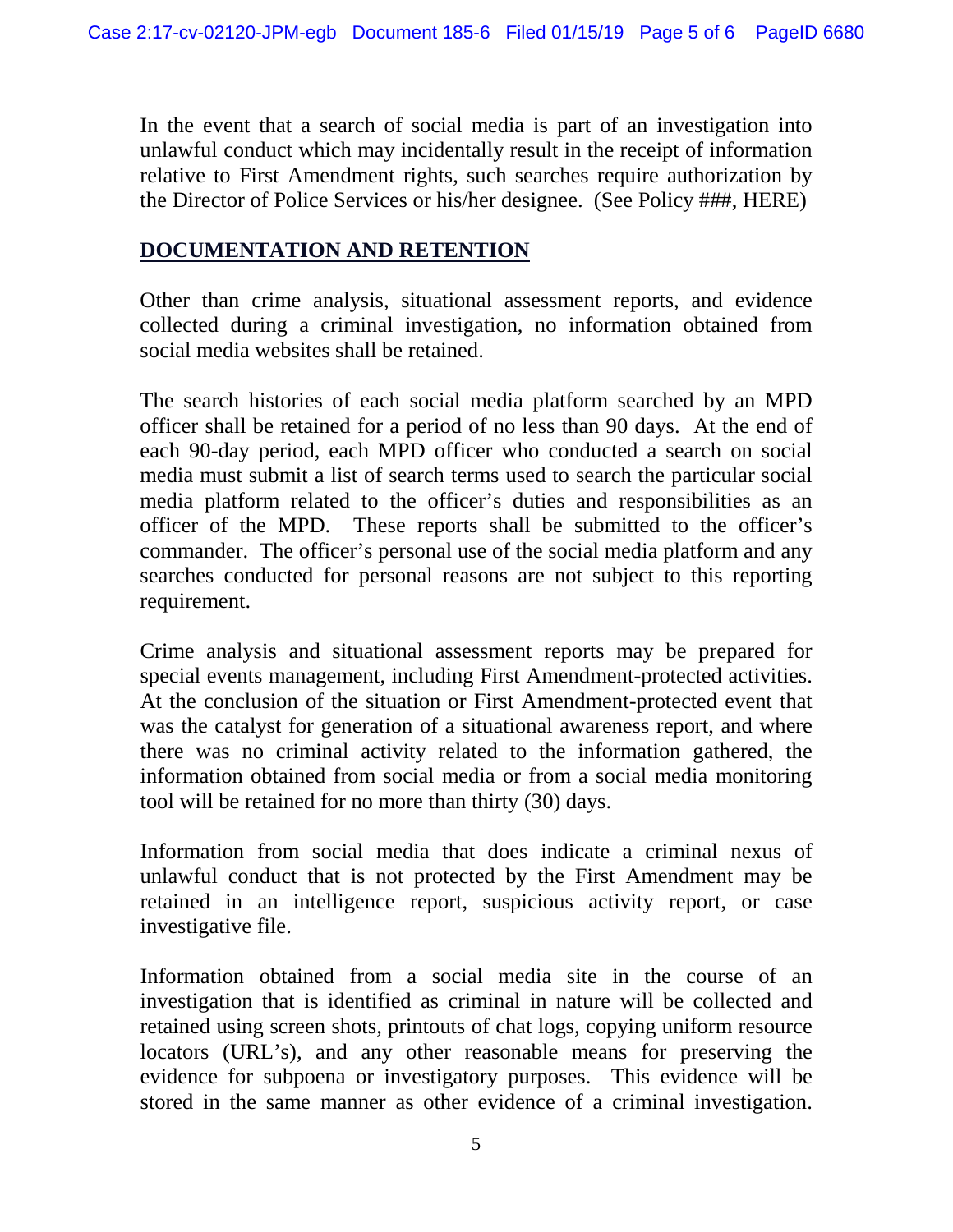When possible, MPD employees will utilize investigative computer systems and software intended to record data from social media sites.

At no time shall MPD Personnel maintain any social media files outside of these authorized files.

#### **DISSEMINATION**

Information gathered from social media, including screen shots or "snags" of social media sites, shall not be disseminated except as necessary for preparations for special events management or for the investigation of unlawful activity. Any information gathered and retained from social media may only be disseminated to members of the Command Staff, and only when the information pertains to threats to public safety or is potential evidence in a criminal investigation.

#### **DISCIPLINE**

Any employee who violates this Section will be subject to disciplinary action, up to and including termination.

Cross Reference

DR 138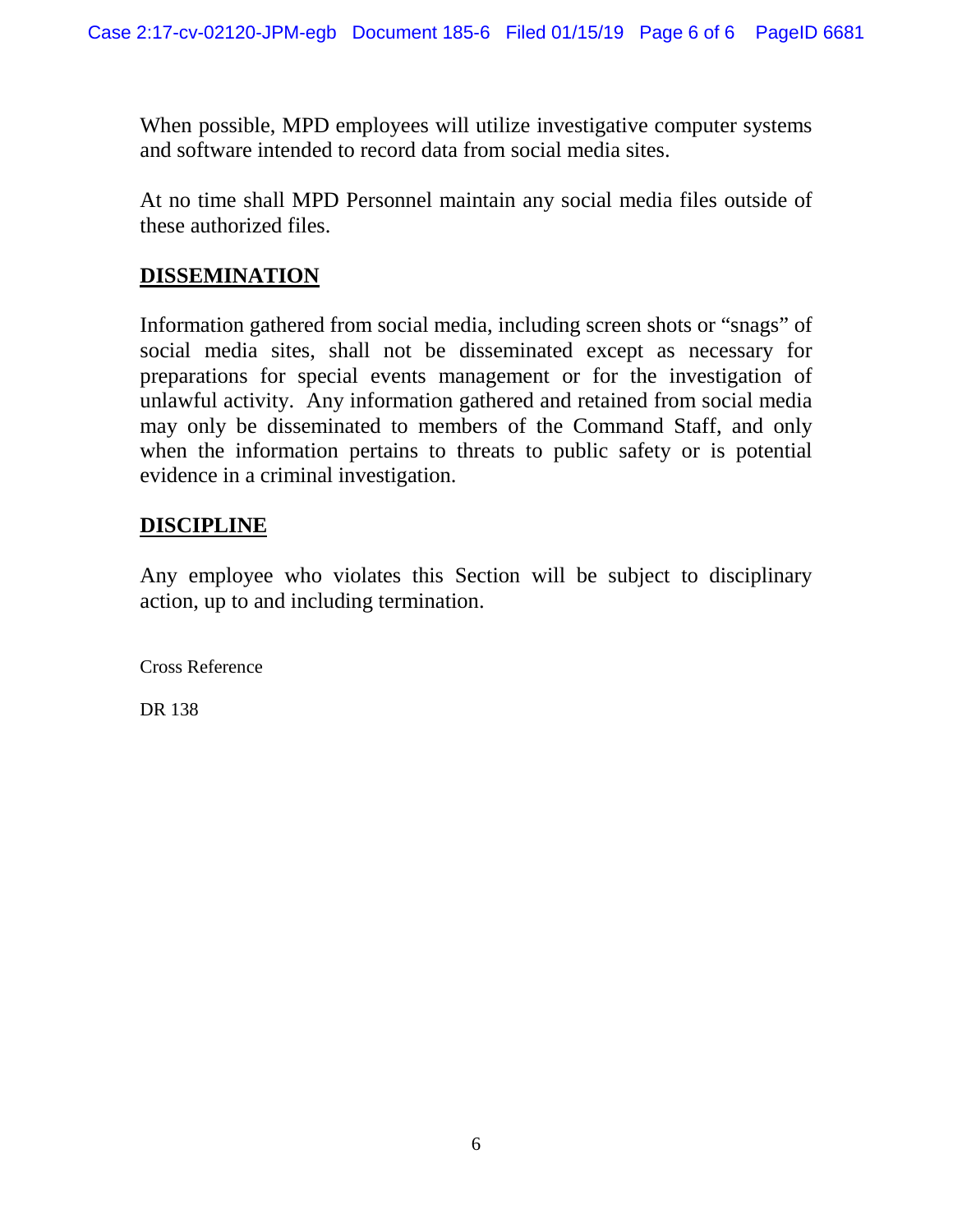

### *KENDRICK* CONSENT DECREE

# INTRODUCTORY TRAINING FOR MPD OFFICERS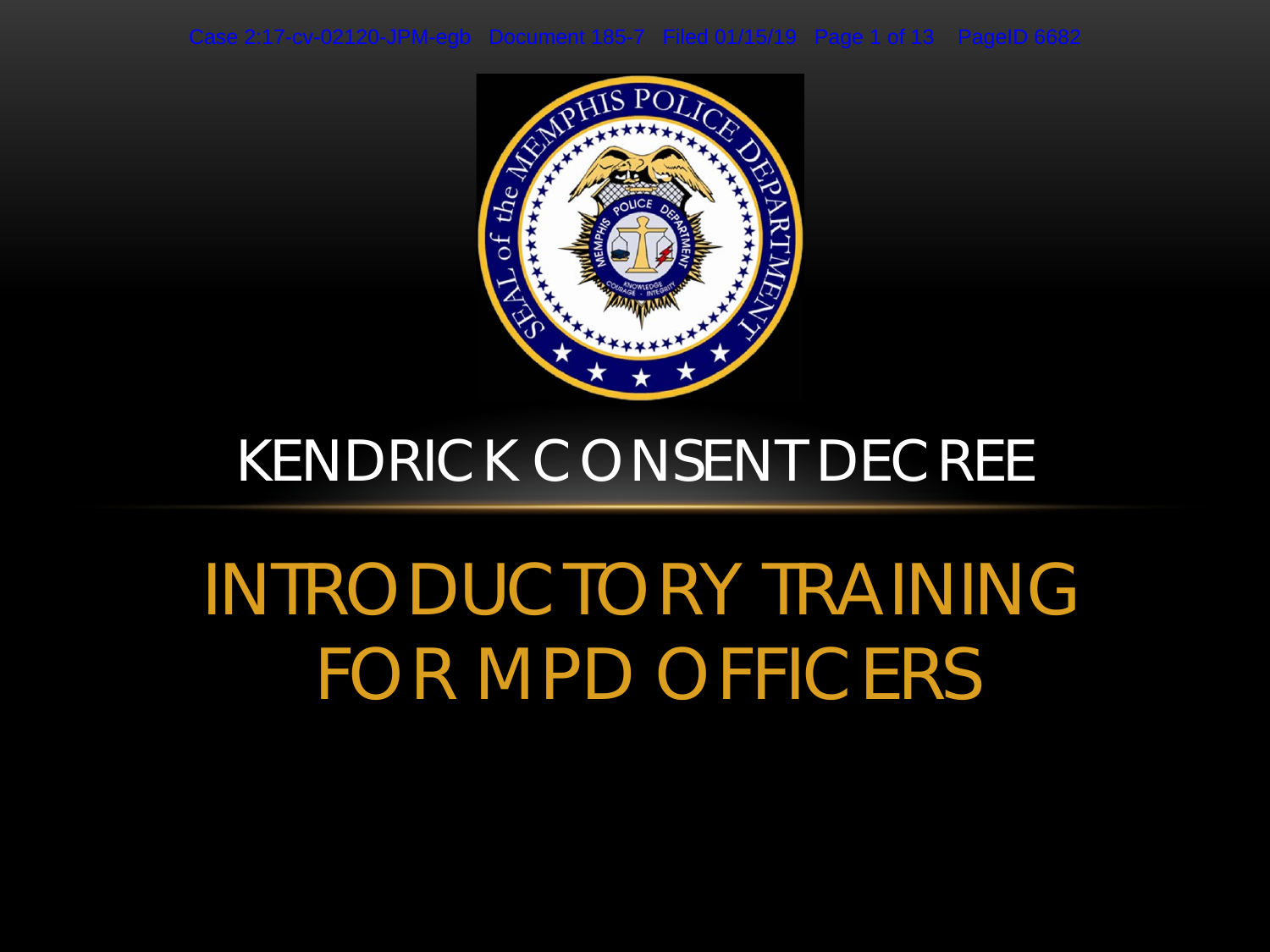### THE *KENDRICK* CONSENT DECREE

- In 1978, the City of Memphis entered into an agreement with the ACLU-TN known as the *Kendrick* Consent Decree.
- The City agreed to refrain from specifically defined activities related to "political intelligence."
- The Consent Decree is located on the MPD Kiosk.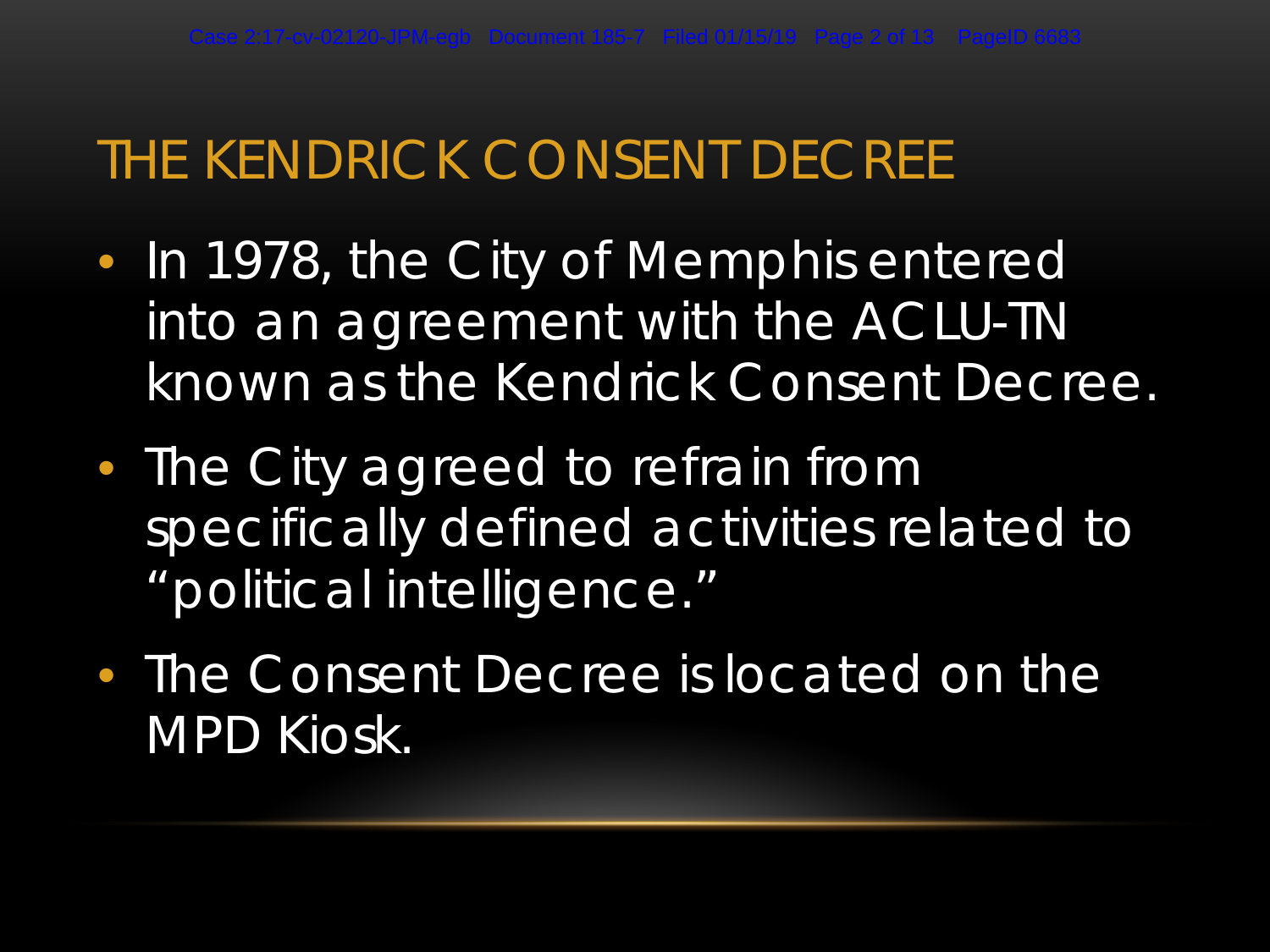### WHAT IS "POLITICAL INTELLIGENCE"?

- "Political intelligence," is defined in the *Kendrick* Consent Decree as the gathering, indexing, filing, maintenance, storage, or dissemination of information, or any other investigative activity, relating to any person's beliefs, opinions, associations or other exercise of First Amendment Rights.
- The United States District Court recently confirmed that the definition of "political intelligence" in the *Kendrick* Consent Decree includes any investigation into the lawful exercise of First Amendment rights, even if the investigating officer or unit does not have a partisan motive. Political intelligence is not permissible as a goal of an investigation nor as the means to an end of an otherwise lawful investigation.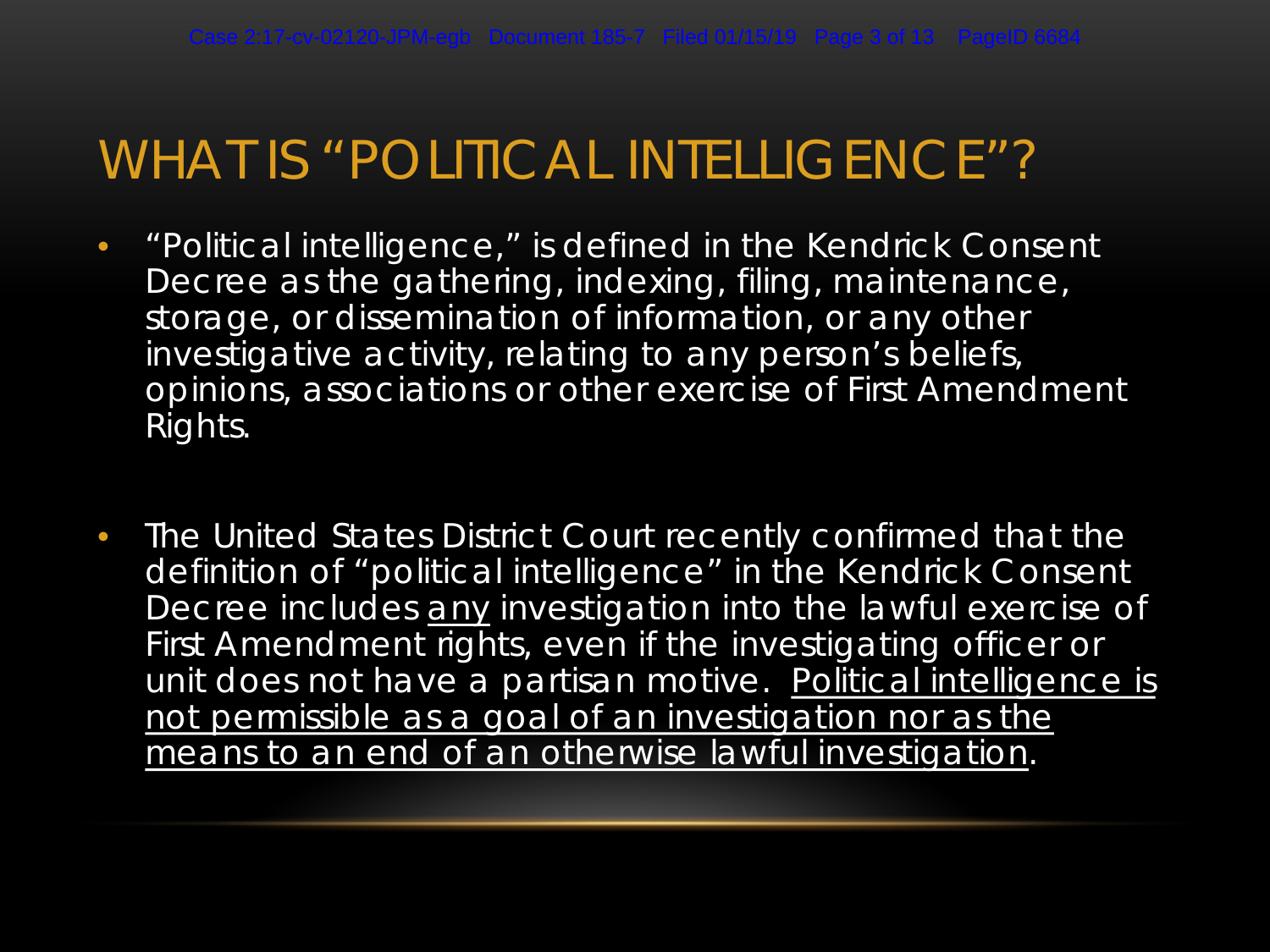### REVISED DR138

• DR 138 has been revised, pursuant to the Court's order, and can be found on the Kiosk.

#### DR 138 POLITICAL INTELLIGENCE (REVISED)

The Memphis Police Department and the City of Memphis shall not engage in political intelligence. "Political Intelligence" means the gathering, indexing, filing, maintenance, storage or dissemination of information, or any other investigative activity, relating to any person's beliefs, opinions, associations or other exercise of First Amendment rights. Political intelligence includes any investigation into the lawful exercise of First Amendment rights, even if the investigating officer does not have a partisan political motive. Political intelligence is not permissible as a goal of an investigation nor as the means to an end of an otherwise lawful investigation

No member shall intercept, record, transcribe or otherwise interfere with any communications by means of electronic or covert surveillance for the purpose of gathering political intelligence. No member shall engage in any action or disseminate damaging, derogatory, false or anonymous information about any person which will deprive any individual of their First Amendment Rights; nor will any member encourage, cooperate with, or contract with any local, state, federal or private agency to plan or conduct any investigation involving political intelligence.

Investigations into unlawful conduct that may incidentally result in the receipt of information relating to First Amendment rights are permissible, but require approval by the Director of Police Services or his/her designee. Any member conducting or supervising such an investigation must bring the matter to the attention of the Director of Police Services, or his/her designee, for review and written authorization. If approved, the investigation shall not exceed ninety (90) calendar days. An extension may be granted in writing by the Director or his/her designee for period of up to an additional ninety (90) days.

The form to be utilized to request approval to conduct an investigation under the authority provided in this this DR, are in accordance with the Order, Judgment and Decree for Civil Case 76-449 ("Kendrick Consent Decree"), and the Memorandum Opinion issued by the United States District Court in Case No. 2:17-cv-02120, Doc. 151. Copies of both may be found on the Memphis Police Department Kiosk [show links here].

Except as may be otherwise provided in this DR, the fundamental principles found in The Code of Federal Regulations, 28 CFR Part 23, contain operating policies providing law enforcement professionals with guidance on the operation of criminal intelligence information systems effectively while safeguarding privacy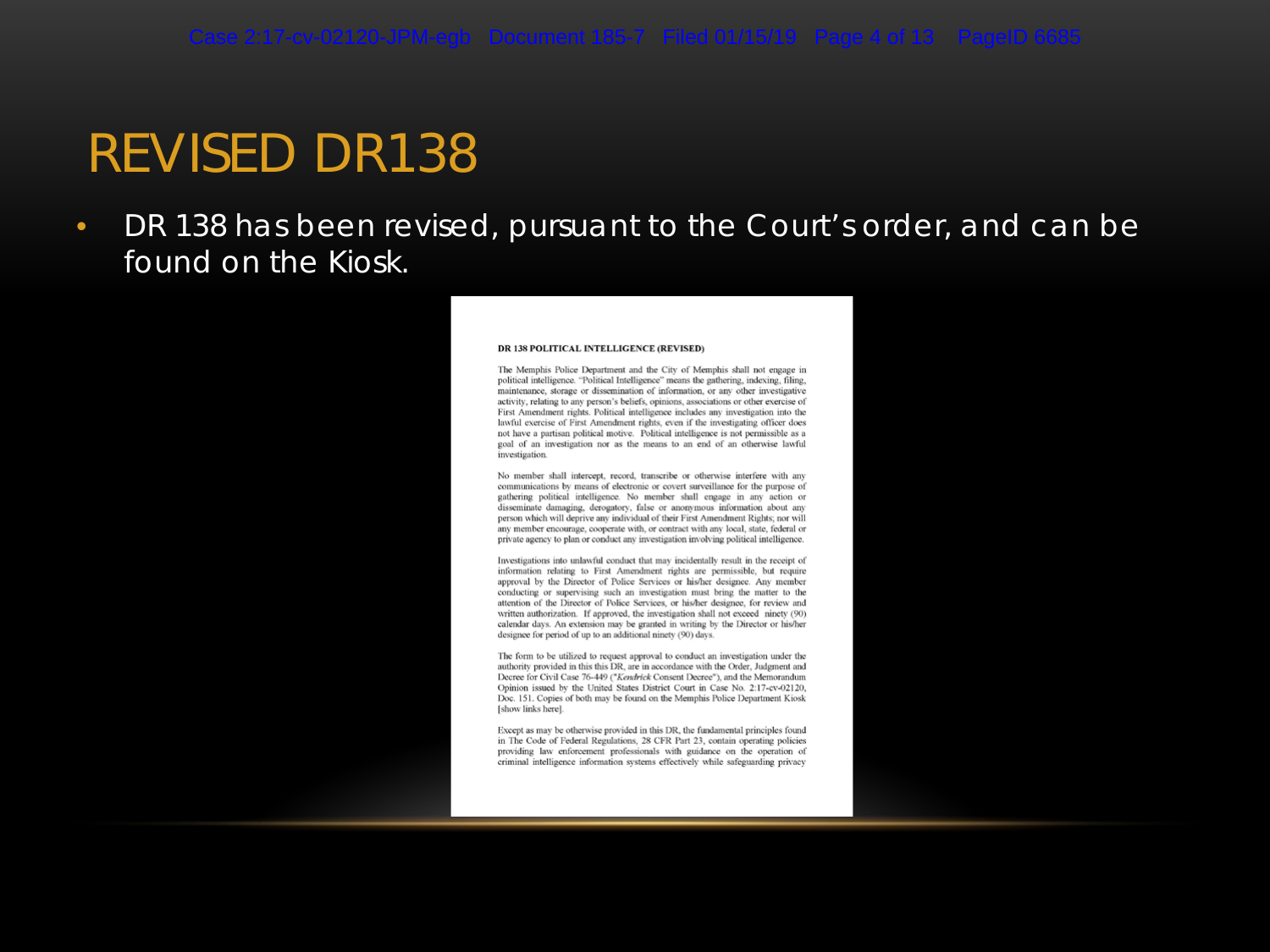## NO ELECTRONIC SURVEILLANCE FOR THE PURPOSE OF POLITICAL INTELLIGENCE

- The *Kendrick* Consent Decree prohibits MPD from electronic surveillance as a means of political intelligence.
- "No officer shall intercept, record, transcribe or otherwise interfere with any communications by means of electronic or covert surveillance for the purpose of gathering political intelligence."
- This prohibition includes the use of social media for the purpose of political intelligence.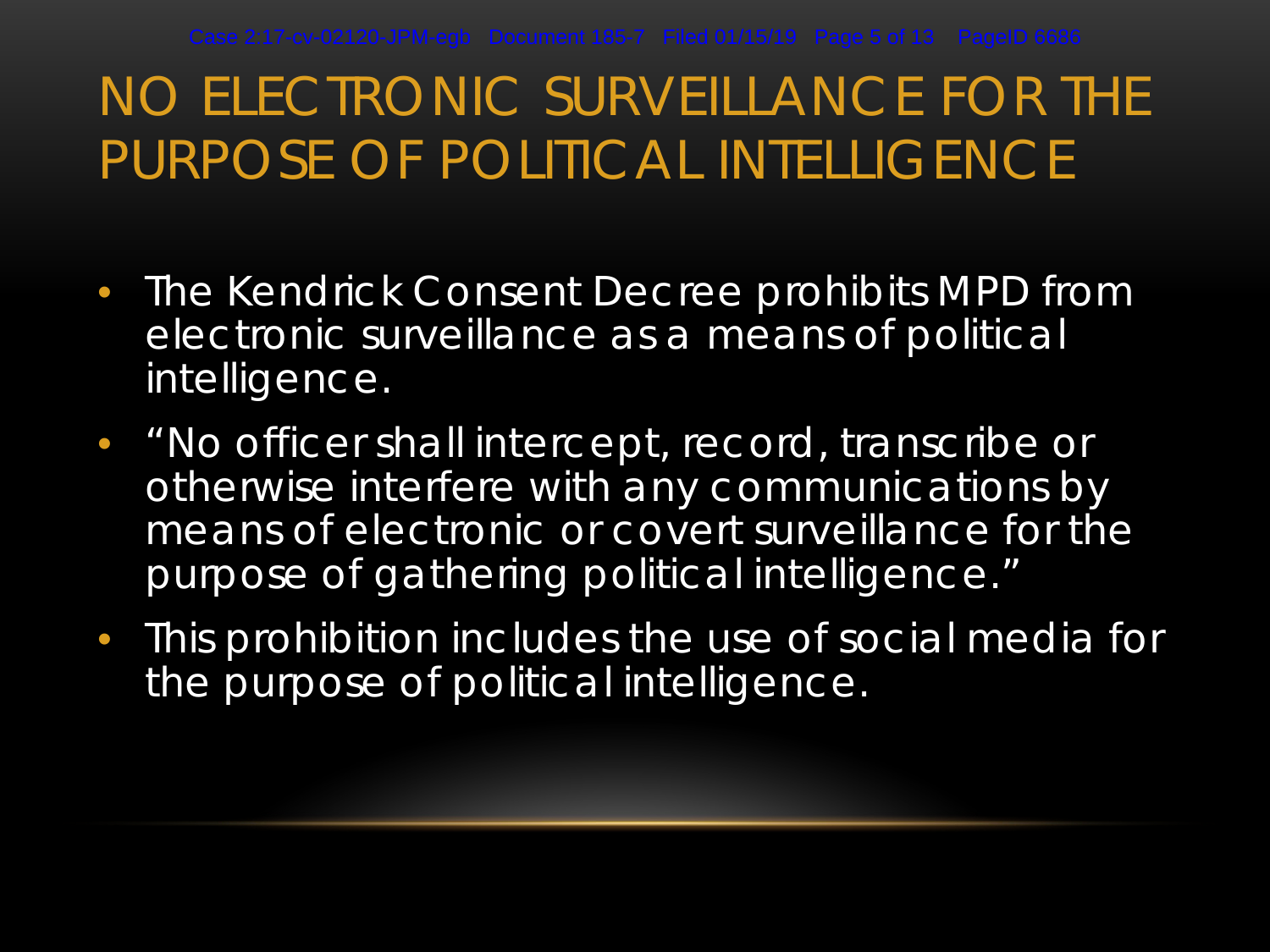### NO COVERT SURVEILLANCE FOR THE PURPOSE OF POLITICAL INTELLIGENCE

• MPD shall not recruit, solicit, place, maintain, or employ an informant for political intelligence; nor shall any officer, employee, or agent of the City of Memphis, for the purpose of political intelligence, infiltrate or pose as a member of any group or organization exercising First Amendment Rights.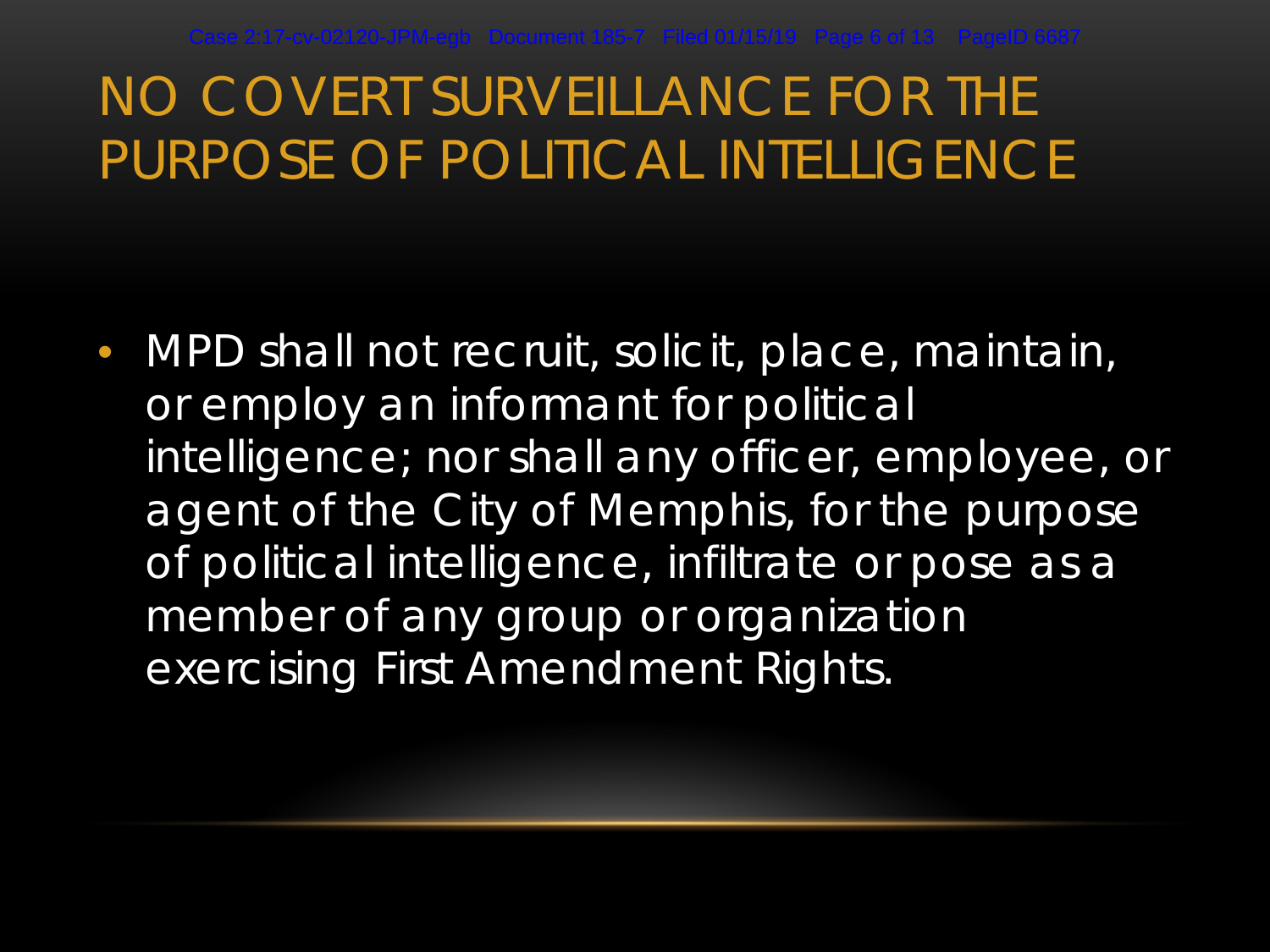## HARASSMENT AND INTIMIDATION PROHIBITED

- MPD shall not "disrupt, discredit, interfere with or otherwise harass any person exercising First Amendment rights."
- This includes a prohibition against dissemination of damaging, derogatory, false, or anonymous information about any person for the purpose of political intelligence, or an attempt to provoke disagreement, dissention, or violence between persons.
- MPD shall not engage in any action for the purpose of, or reasonably having the effect of, deterring any person from exercising First Amendment rights.
- EXAMPLE: MPD shall not record the name of or photograph any person in attendance, or record the license plate number of any person in attendance, of any lawful meeting or demonstration for the purpose of chilling the exercise of First Amendment rights or for the purpose of maintaining a record of that gathering.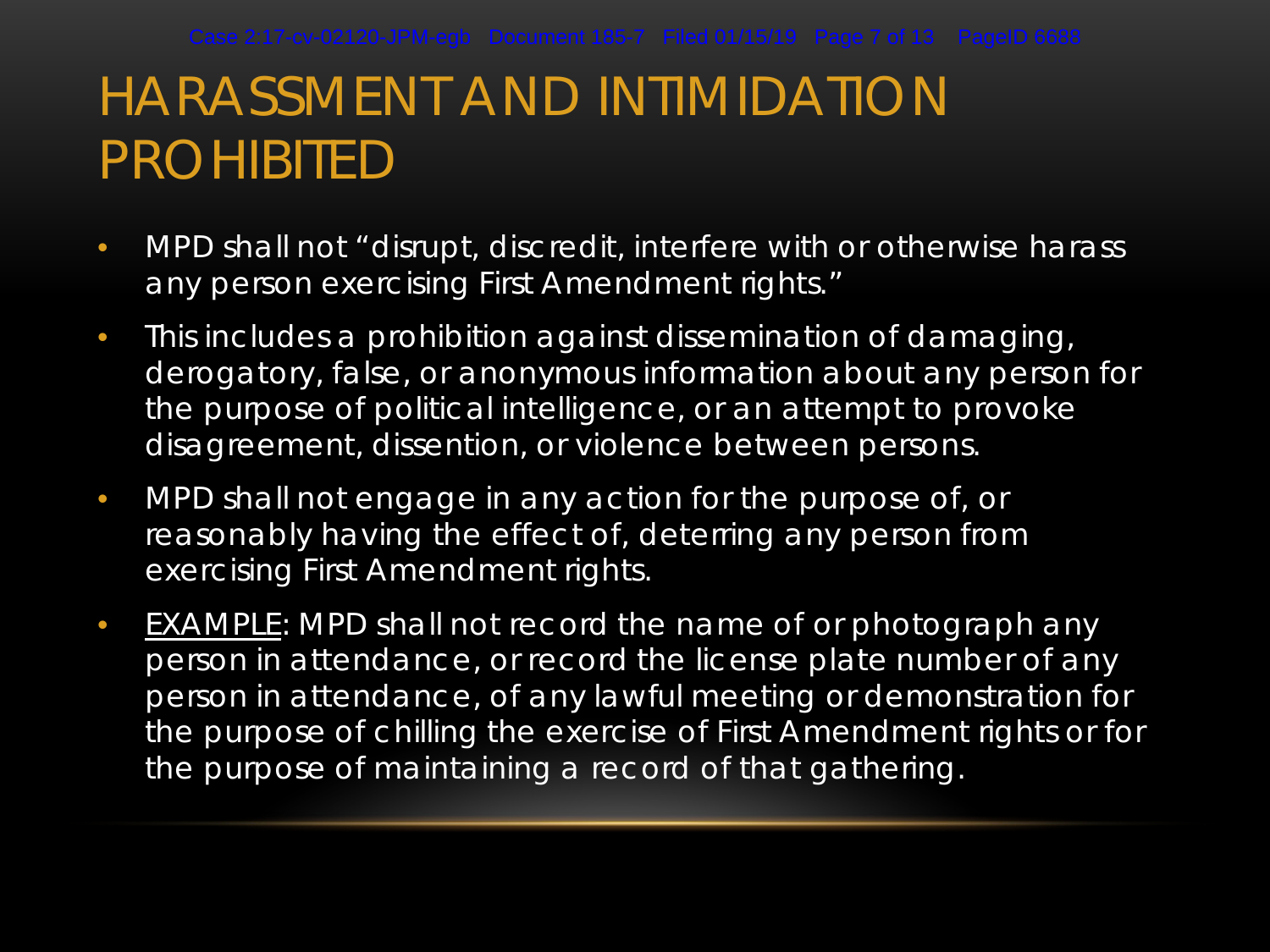### INVESTIGATIONS THAT MIGHT INCIDENTALLY RESULT IN POLITICAL INTELLIGENCE

- For any investigation into unlawful conduct that may incidentally result in political intelligence, prior authorization is REQUIRED.
- These investigations are permissible, but require approval by the Director of Police Services or his/her designee.
- If the investigation is authorized by the Director/Director's Designee, the investigation will not exceed more than ninety (90) calendar days.
- An extension may be requested by the investigating office, and granted by the Director/Director Designee for an additional ninety (90) days if necessary.
- The Authorization Form for any such investigation can be found on the Kiosk.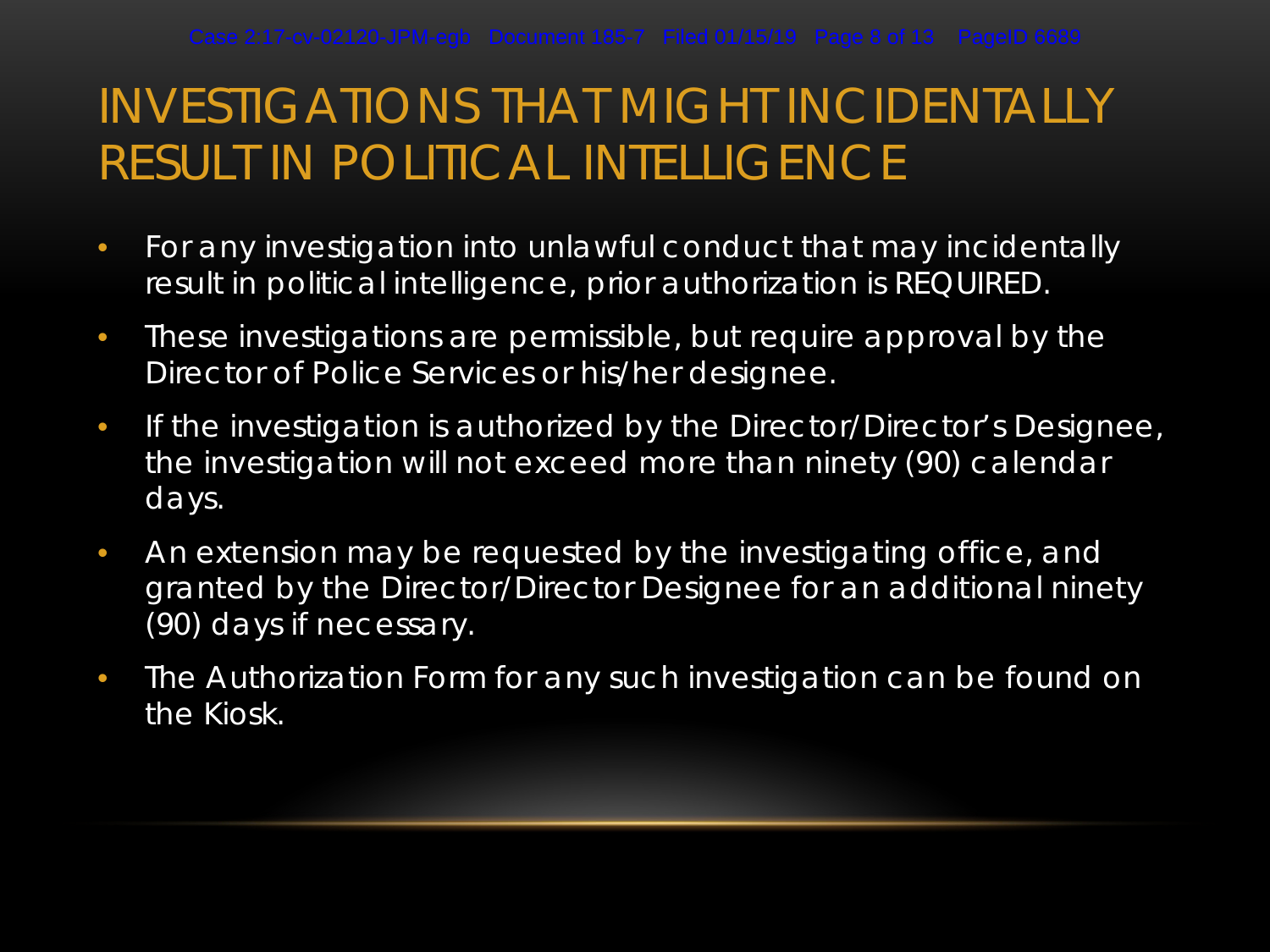### WHEN WILL AN INVESTIGATION PPHAT PageID 6690 INVOLVES POLITICAL INTELLIGENCE BE AUTHORIZED?

- After a review of the factual basis for the investigation as well as the investigative techniques to be employed, the Director or his/her designee may authorize the investigation upon making the following findings:
	- The investigation does not violate the provisions of the *Kendrick* Consent Decree;
	- The expected collection of information related to the exercise of First Amendment rights is unavoidably necessary for the proper conduct of the investigation;
	- Every reasonable precaution has been employed to minimize the collection of information about, or interference with, First Amendment rights; and
	- The investigation employs the least intrusive technique necessary to obtain the information.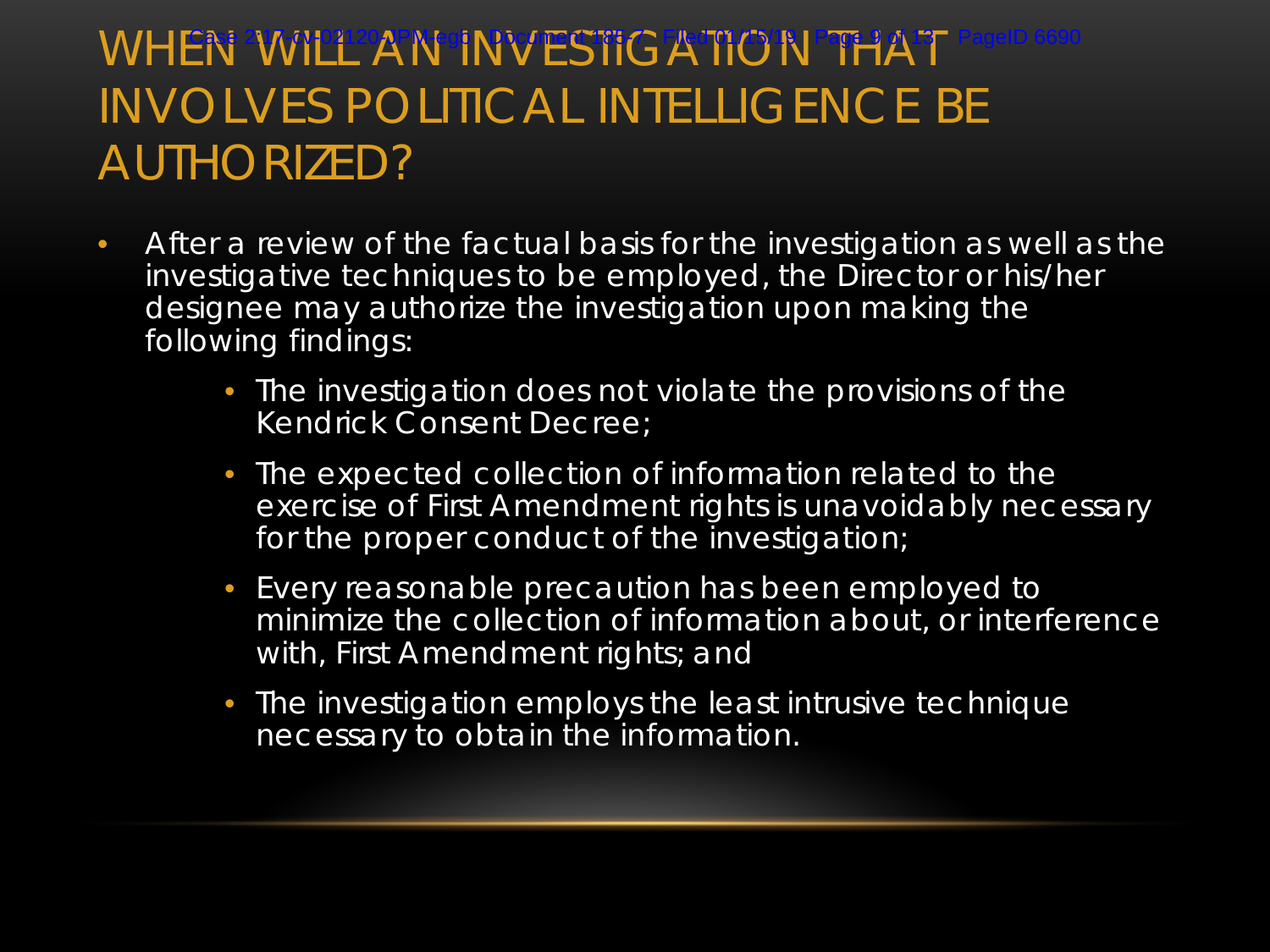#### DOCUMENTATION AND RETENTION OF "POLITICAL INTELLIGENCE" GATHERED IN AN INVESTIGATION Case 2:17-cv-02120-JPM-egb Document 185-7 Filed 01/15/19 Page 10 of 13 PageID 6691

- Other than crime analysis and situational assessment reports, all information found during an authorized investigation of unlawful conduct and obtained from social media websites shall be placed within a case file, suspicious activity report, or intelligence report.
- At no time should MPD Personnel maintain any social media files outside of these authorized files.
- At the expiration of the 90 day authorization, or the expiration of the extension (if any), all information collected during the authorized investigation will be destroyed, unless the information is identified as evidence of a crime and/or is associated with an open criminal investigation.
- Information identified as evidence of a crime that is obtained in the course of an investigation authorized under this policy from a social media site will be collected and retained using screen shots, printouts of chat logs, copying uniform resource locators (URL's) for subpoena or investigatory purposes, or storing the information via secure digital means. When possible, employees will utilize investigative computer systems and software intended to record data from social media sites. This information will be stored in conjunction with a case file number.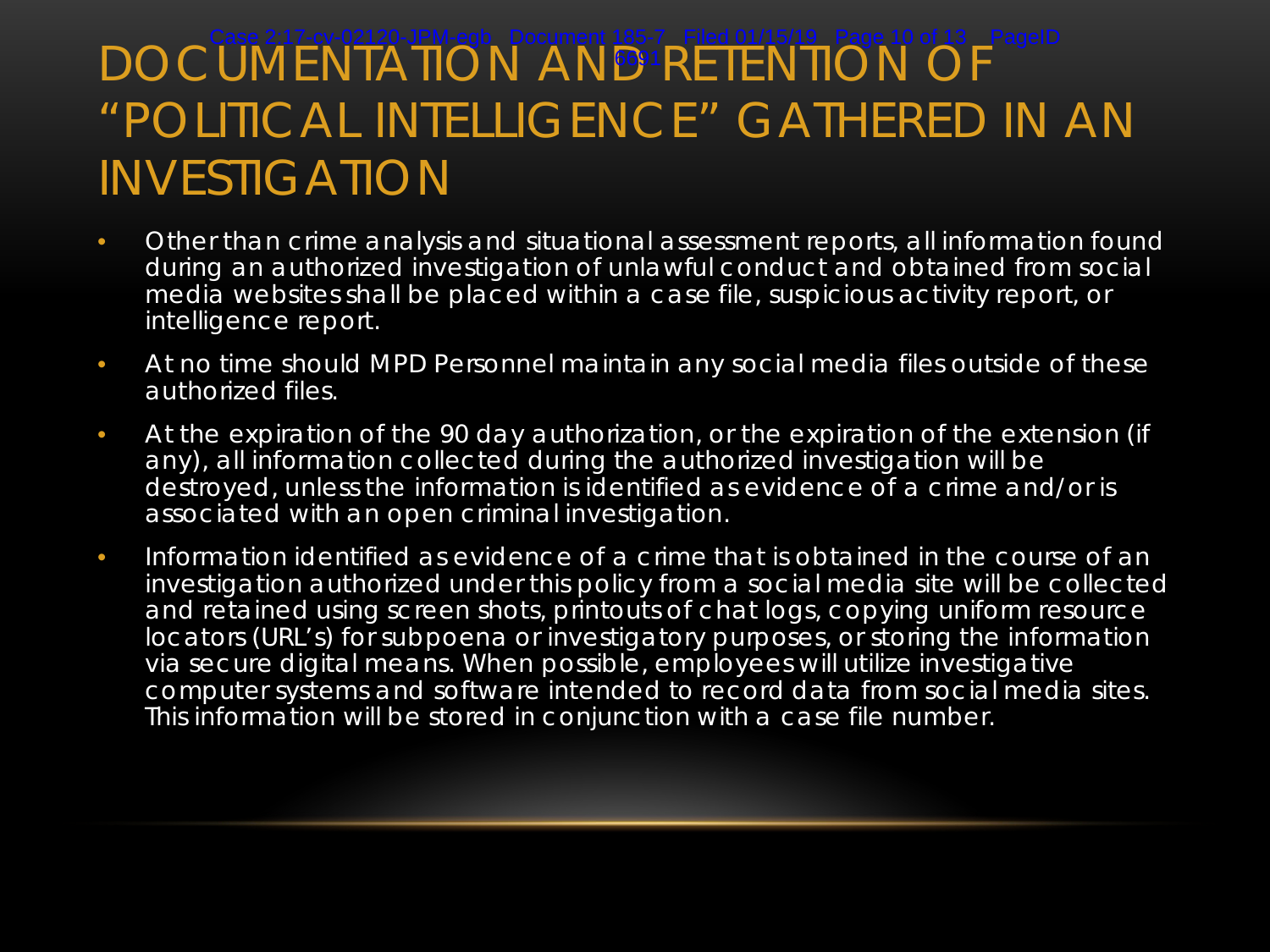### DISSEMINATION <sup>of P</sup>OPUP CHITE AT INTELLIGENCE GATHERED IN AN AUTHORIZED INVESTIGATION 6692

• Information collected related to the exercise of First Amendment rights as a result of the authorized investigation may be disseminated only to the Director or his/her Designees who have been authorized to grant the investigation, unless the information will be used as evidence in a criminal investigation or proceeding, at which time the information may be disseminated to law enforcement representatives consistent with MPD policy.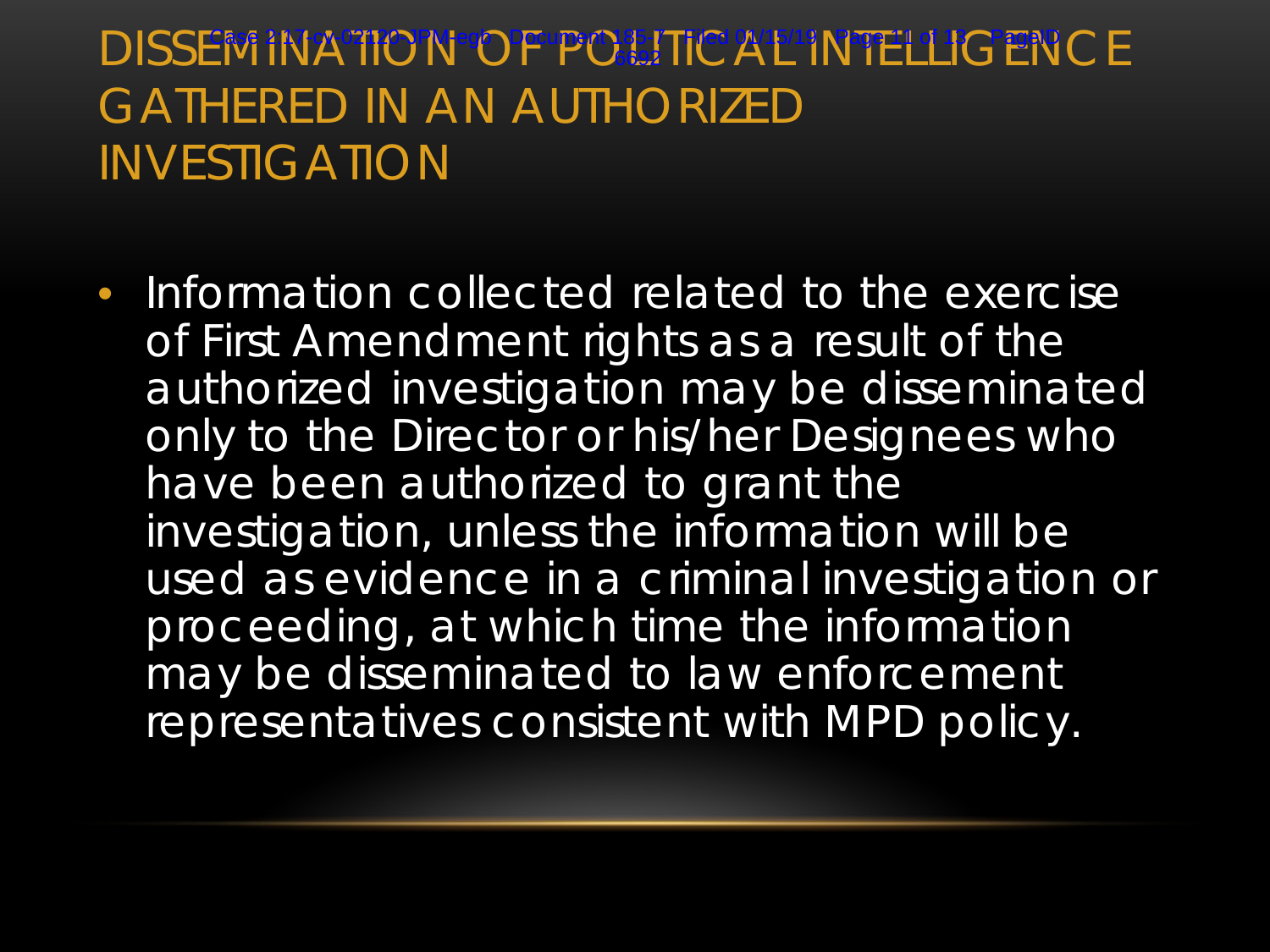### MORE TRAINING TO FOLLOW

- The City of Memphis and MPD are working with the Court-appointed Monitor to develop more training on the *Kendrick* Consent Decree and its provisions.
- Every new and existing officer of MPD will receive training on the *Kendrick* Consent Decree and its prohibition against political intelligence.